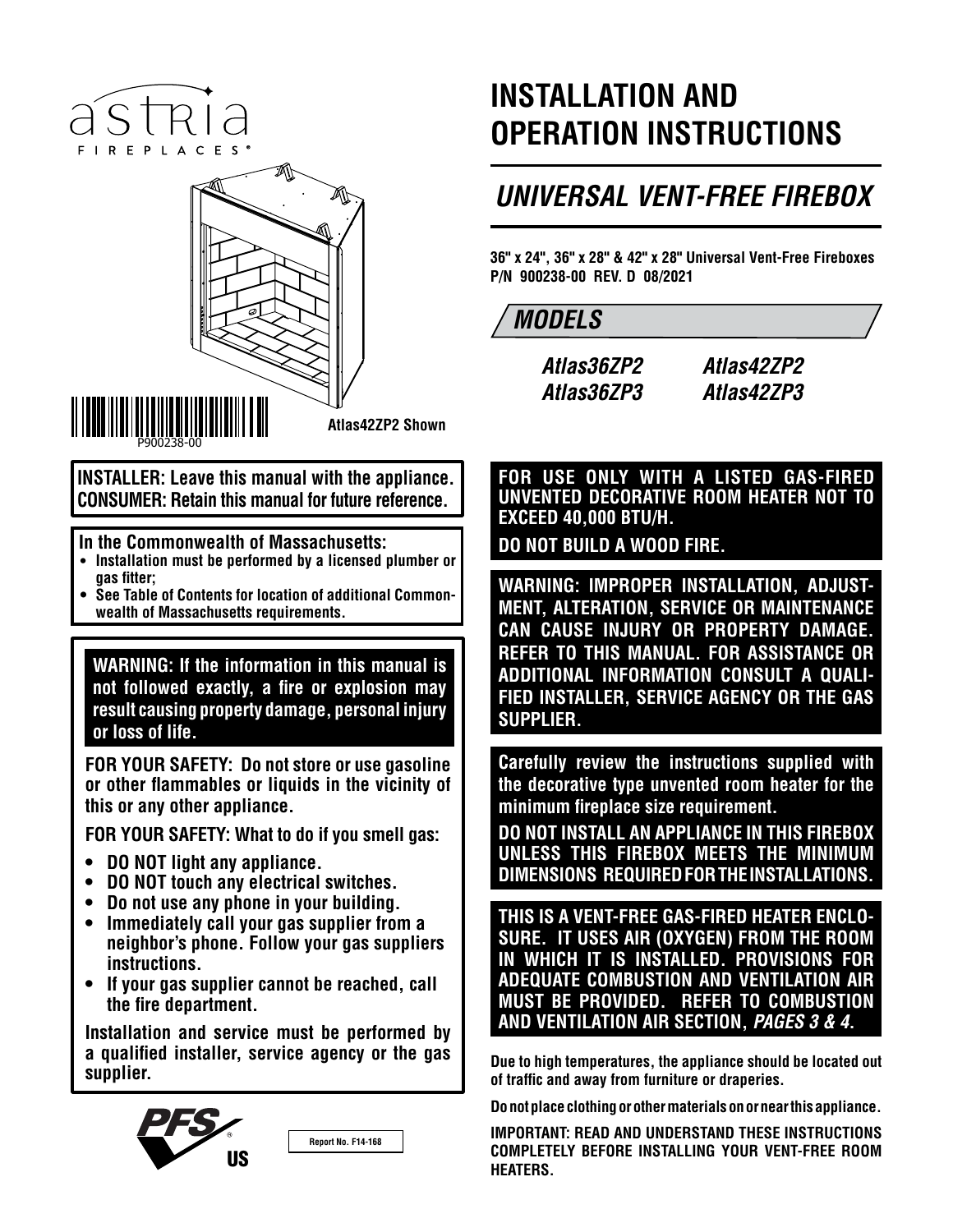### **IMPORTANT SAFETY INFORMATION**

**INSTALLER: PLEASE LEAVE THESE INSTRUC-TIONS WITH THE OWNER.**

**OWNER: PLEASE RETAIN THESE INSTRUC-TIONS FOR FUTURE REFERENCE.**

# **WARNING**

**If the information in this manual is not followed exactly, a fire or explosion may result causing property damage, personal injury or loss of life.**

# **IMPORTANT**

**The fireplace screens on the appliance must be closed prior to operating the fireplace.**

# **WARNING**

**These built-in vent-free fireboxes have only been tested and approved for use with ANSI Z21.11.2 Ventfree gas logs.**

# **WARNING**

**Do not attempt to burn solid wood fuels, other gas log sets or any other combustible materials in this vent-free firebox.**

# **WARNING**

**Any change to this Vent-Free room heater can be dangerous. Improper installation or use of this heater can cause serious injury or death from fire, burns, explosion or carbon monoxide poisoning.**

# **WARNING**

**Do not allow fans to blow directly into the fireplace. Avoid any drafts that alter burner flame patterns.**

# **WARNING**

**Carbon Monoxide Poisoning: Early signs of carbon monoxide poisoning are similar to the flu with headaches, dizziness and/or nausea. If you have these signs, obtain fresh air immediately. Have the Vent-Free Gas Heater serviced as it may not be operating correctly.**

# **WARNINGS**

- **• Due to high temperatures, the firebox should be located out of traffic and away from furniture and draperies.**
- **• Do not place clothing or other flammable material on or near the heater.**
- **• Any safety screen or guard removed for servicing the firebox must be replaced and/or closed prior to operating the heater.**
- **• Installation and repair should be done by a qualified service person. The heater should be inspected before use and at least annually by a professional service person. More frequent cleaning may be required due to excessive lint from carpeting, bedding material, etc. It is important that control compartments, burners and circulating air passageways of the heater be kept clean.**
- **• Allow the heater to cool before servicing. Always shut off any electricity or gas to the heater while performing service work.**
- **• Do not install the firebox in a sleeping room or bathroom.**
- **• The appliance and its individual shut-off valve must be disconnected from the gas supply piping system while performing any tests of the gas supply piping system at test pressures equal to or less than 1/2 psig.**
- **• Children and adults should be alerted to the hazard of high surface temperature and should stay away to avoid burns or clothing ignition.**

# **WARNING**

- **• The heater must be isolated from the gas supply piping system by closing its individual manual shut-off valve during any pressure testing of the gas supply piping system at test pressures equal to or less than 1/2 psig.**
- **• Keep heater area clear and free from combustible materials, gasoline and other flammable vapors and liquids.**
- **• Do not use this heater if any part has been under water. Immediately call a qualified service technician to inspect the heater and to replace any part of the control system and any gas control which has been under water.**
- **• Ensure that the heater is clean when operating. Excessive dust accumulation on the burner and logs will increase the amount of carbon monoxide formation and could lead to carbon monoxide poisoning and death.**

# **IMPORTANT**

**Before starting your firebox installation, read these installation instructions carefully to be sure you understand them completely and in entirety. Failure to follow these instructions could cause a heater malfunction resulting in serious injury and/or property damage.**

# **WARNING**

**Do not install in the vicinity where gasoline or other flammable liquids may be stored. The Vent-Free firebox must be kept clear and free from these combustible materials.**

# **WARNING**

**Maintain minimum clearances.**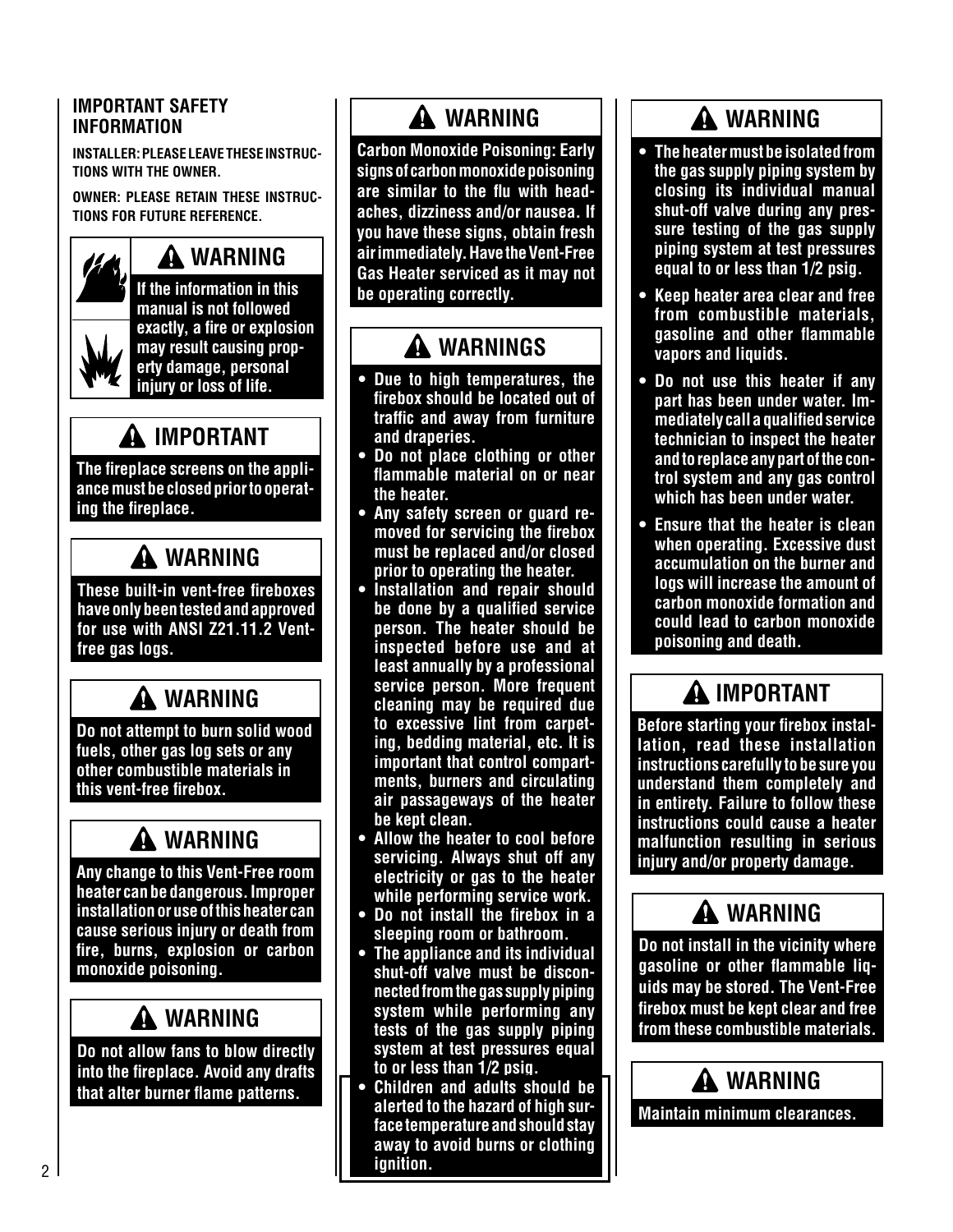### **CONGRATULATIONS!**

In selecting this Astria® Vent-Free Gas Firebox you have chosen the finest and most dependable fireplace to be found anywhere. A beautiful, prestigious, alternative to a wood burning fireplace. Welcome to a family of tens of thousands of satisfied Astria Fireplace Owners.

Please read and carefully follow all of the instructions found in this manual. Please pay special attention to the safety instructions provided in this manual. The Homeowner's Care and Operation Instructions included here will assure that you have many years of dependable and enjoyable service from your Astria product.

### **TABLE OF CONTENTS**

| Important Safety Information Page    | 2  |
|--------------------------------------|----|
| Packaging List Page                  | 3  |
| General Information  Page            | 3  |
|                                      | 3  |
| Tools/Building Supplies Page         | 3  |
|                                      | 3  |
| Combustion And Ventilation Air  Page | 4  |
| Cold Climate Insulation  Page        | 5  |
| Requirements for the                 |    |
| Commonwealth of Massachusetts Page   | 5  |
| Location Of Firebox Page             | 6  |
|                                      | 6  |
| Assembly Steps  Page                 | 8  |
| Gas Line Installation Page           | 8  |
| Firebox Framing  Page                | 9  |
| Firebox Installation Page            | 9  |
|                                      | 10 |
| Framing Specifications Page          | 11 |
| Hood Installation Page               | 11 |
| Optional Equipment / Blower Kit      |    |
|                                      | 12 |
| Firebox Finishes  Page               | 15 |
| Accessories/components Page          | 15 |
| Replacement Parts List Page          | 17 |
|                                      | 19 |
|                                      |    |

This installation manual will help you obtain a safe, efficient, dependable installation for your appliance and vent system.

#### **PLEASE READ AND UNDERSTAND THESE INSTRUCTIONS BEFORE BEGIN-NING YOUR INSTALLATION.**

### **Packaging List**

Vent-Free Gas Firebox Hood *(optional for models Atlas36ZP2, Atlas36ZP3, Atlas42ZP2 and Atlas42ZP3)* Installation and Operation Instructions



We recommend that our gas hearth products be installed and serviced by professionals who are certified in the U.S. by the National Fireplace Institute® (NFI) as NFI Gas Specialists

### **GENERAL INFORMATION**

These Vent-Free firebox enclosures are designed to accept all ANSI Z21.11.2 approved Decorative Type Vent-Free Gas Log Room Heaters. **For the appropriate Vent-Free Gas Log Room Heater model, refer to** *Page 16* **(see Vent-Free Gas Log Sets).** Refer to the installation instructions provided with the log sets for detailed instructions.

This installation manual along with the vent-free gas log installation manual will enable you to obtain a safe, efficient and dependable installation of your room heater system.

Do not alter or modify the firebox or its components under any circumstances. Any modification or alteration of the firebox system, including but not limited to the firebox and accessories, may void the warranty, listings and approvals of this system and could result in an unsafe and potentially dangerous installation.

These Built-In Vent-Free Fireboxes have been tested and approved as Ventless Firebox Enclosures for Gas-Fired Unvented Decorative Room Heaters to ANSI Z21.91.

### **Burn-in Period**

During the first few times of operation of this appliance there will be some odor due to the curing of the paint and burning off of lubricants used in the manufacturing process. We recommend that you open windows and ventilate the house during the initial burns. The paint emits non-toxic odors during this process.

Depending on your use, the burn-in period may take a few hours or a few days.

**KEEP YOUR HOUSE WELL VENTILATED DURING THE BURN-IN PERIOD. THE ODOR AND HAZE EMITTED DURING THE BURN-IN PERIOD CAN BE QUITE NOTICEABLE AND MAY SET OFF A SMOKE DETECTOR.**

If an optional blower is installed, Do not turn it on during the Burn-In period.

#### **Misc. Codes / Standards -**

The Installation must conform to local codes or, in the absence of local codes, with the National Fuel Gas Code, ANSI Z223.1/NFPA 54 - latest edition.

The appliance, when installed, must be electrically grounded in accordance with local codes or, in the absence of local codes, with the National Electrical Code, ANSI/NFPA 70 - latest edition.

Check the packaging list to be sure that you have all the necessary parts in usable condition. Also check for concealed damage.

#### **Tools and Building Supplies Normally Required Tools Should Include:**

- Phillips screwdriver
- Hammer
- Saw and/or sabersaw
- **Level**
- Measuring tape
- Electric drill and bits
- Pliers
- **Square**
- Piping complying with local codes
- Pipe wrench
- Tee joint
- Pipe compound

### **Building Supplies Should Include:**

- Framing materials
- Wall finishing materials
- Caulking materials *(noncombustible)*
- Fireplace surround materials *(noncombustible)*
- Insulation *(for packing around gas-line penetration holes)*

### **Codes**

Adhere to all local codes or in their absence the latest edition of The National Fuel Gas Code ANSI Z223.1 or NFPA 54 - latest edition which can be obtained from The American National Standards Institute, Inc. (25 West 43rd Street, 4th floor New York, NY 10036) or National Fire Protection Association, Inc. (1 Batterymarch Park Quincy, MA 02169-7471).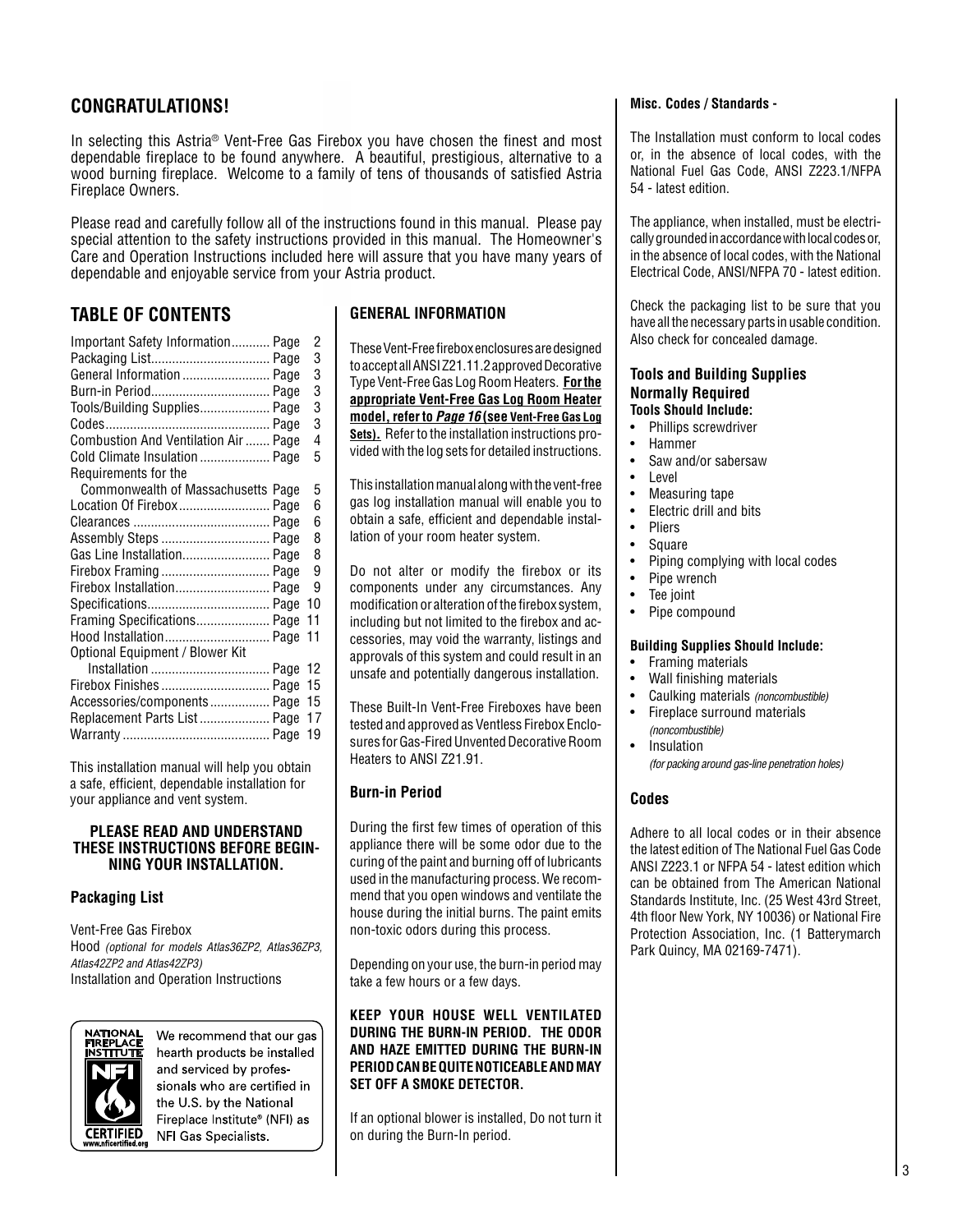#### **COMBUSTION AND VENTILATION AIR**

# **WARNING**

**Heaters installed in these appliances shall not be installed in a room or space unless the required volume of indoor combustion air is provided by the method described in the National Fuel Gas Code, ANSI Z223.1/NFPA 54, the International Fuel Gas Code, or applicable local codes. Read the following instructions to ensure proper fresh air for this and other fuel-burning appliances in your home.**

Today's homes are built more energy efficient than ever. New materials, increased insulation and new construction methods help reduce heat loss in homes. Homeowners apply weather strip and caulk around windows and doors to keep the cold air out and the warm air in. During heating months, homeowners want their homes as airtight as possible.

While it is good to make your home energy efficient, your home needs to breathe. Fresh air must enter your home. All fuel-burning appliances need fresh air for proper combustion and ventilation.

Exhaust fans, some fireplaces, clothes dryers and some fuel-burning appliances draw air from the house to operate. You must provide adequate fresh air for these appliances. This will ensure proper venting of vented fuel-burning appliances.

### **PROVIDING ADEQUATE VENTILATION**

The following are excerpts from *National Fuel Gas Code, ANSI Z223.1/NFPA 54, Air for Combustion and Ventilation*.

All spaces in homes fall into one of the three following ventilation classifications:

- 1. Unusually Tight Construction
- 2. Unconfined Space
- 3. Confined Space

The information on *Pages 8 through 10* will help you classify your space and provide adequate ventilation.

#### **Unusually Tight Construction**

The air that leaks around doors and windows may provide enough fresh air for combustion and ventilation. However, in buildings of unusually tight construction, you must provide additional fresh air.

#### **Unusually tight construction is defined as construction where:**

- **a. walls and ceilings exposed to the outside atmosphere have a continuous water vapor retarder with a rating of one perm (6 x 10-11 kg per pa-sec-m2 ) or less with openings gasketed or sealed and**
- **b. weather stripping has been added on openable windows and doors and**

**c. caulking or sealants are applied to areas such as joints around window and door frames, between sole plates and floors, between wall-ceiling joints, between wall panels, at penetrations for plumbing, electrical and gas lines and at other openings.**

**If your home meets all of the three criteria above, you must provide additional fresh air. See** *Ventilation Air From Outdoors***, in the Installation and Operation manual for the heater. If your home does not meet all of the three criteria above, proceed to** *Determining Fresh-Air Flow For Firebox Location***.**

#### **Confined and Unconfined Space**

*The National Fuel Gas Code, ANSI Z223.1/ NFPA54* allows two methods for determining whether the space in which the heater is being installed is confined or unconfined space. The standard method defines a confined space as a space whose volume is less than 50 cubic feet per 1,000 Btu per hour  $(4.8 \text{ m}^3 \text{ per kw})$ of the aggregate input rating of all appliances installed in that space and an unconfined space as a space whose volume is not less than 50 cubic feet per 1,000 Btu per hour (4.8 m3 per kw) of the aggregate input rating of all appliances installed in that space. Rooms communicating directly with the space in which the appliances are installed\*, through openings not furnished with doors, are considered a part of the unconfined space.

Where the air infiltration rate of a structure is known, the Known Air Infiltration Rate Method may be used. Follow The National Fuel Gas Code, ANSI Z223.1/NFPA 54 to use this method to determine if the space is confined or unconfined.

Adioining rooms are communicating only if there are doorless passageways or ventilation grills between them.

#### **DETERMINING FRESH-AIR FLOW FOR Heater LOCATION**

#### **Determining if You Have a Confined or Unconfined Space Using the Standard Method**

Use this work sheet to determine if you have a confined or unconfined space.

**Space:** Includes the room in which you will install heater plus any adjoining rooms with doorless passageways or ventilation grills between the rooms.

1. Determine the volume of the space (length x width x height).

Length x Width x Height =\_\_\_\_\_\_\_\_\_cu. ft. (volume of space)

*Example:* Space size 22 ft. (length) x 18<br>ft. (width) x 8 ft. (ceiling height) = 3,168<br>cu. ft. (volume of space) If additional ventilation to adjoining room

is supplied with grills or openings, add the volume of these rooms to the total volume of the space.

2. Multiply the space volume by 20 to determine the maximum BTU/Hr the space can support.

(volume of space)  $\times$  20 = (Maximum BTU/Hr the space can support) **Example**: 3,168 cu. ft. (volume of space) x 20 = 63,360 (maximum BTU/Hr space can support)

3. Add the BTU/Hr of all fuel burning appliances in the space. Vent-free fireplace \_\_\_\_\_\_\_\_ BTU/Hr Gas water heater\* BTU/Hr

| Gas furnace            | BTU/Hr        |
|------------------------|---------------|
| Vented gas heater      | <b>BTU/Hr</b> |
| Gas fireplace logs     | <b>BTU/Hr</b> |
| Other gas appliances*+ | BTU/Hr        |

Total  $=$  BTU/Hr

\* Do not include direct-vent gas appliances. Direct-vent draws combustion air from the outdoors and vents to the outdoors.

#### *Example:*

| Gas water heater                      | 40.000            | BTU/Hr |
|---------------------------------------|-------------------|--------|
| Vent-free fireplace $+$ 39,000        |                   | BTU/Hr |
| Total                                 | $= 79.000$ BTU/Hr |        |
| Compare the maximum BTIJ/Hr the space |                   |        |

4. Compare the maximum BTU/Hr the space can support with the actual amount of BTU/ Hr used.

BTU/Hr (maximum the space can support)

\_\_\_\_\_\_\_ BTU/Hr (actual amount of BTU/Hr used)

*Example:* 63,360 BTU/Hr (maximum the space can support)

 79,000 BTU/Hr (actual amount of BTU/Hr used)

The space in the example is a confined space because the actual BTU/Hr used is more than the maximum BTU/Hr the space can support. You must provide additional fresh air. Your options are as follows:

- A. Rework worksheet, adding the space of an adjoining room. If the extra space provides an unconfined space, remove door to adjoining room or add ventilation grills between rooms. See *Ventilation Air From Inside Building*, in the Installation and Operation manual for the heater.
- B. Vent room directly to the outdoors. See *Ventilation Air From Outdoors*, in the Installation and Operation manual for the heater.
- C. Install a lower BTU/Hr appliance, if lower BTU/Hr size makes room unconfined.

If the actual BTU/Hr used is less than the maximum BTU/Hr the space can support, the space is an unconfined space. You will need no additional fresh air ventilation.

### **WARNING**

**If the area in which the heater may be operated does not meet the required volume for indoor combustion air, combustion and ventilation air shall be provided by one of the methods described in the National Fuel gas Code, ANSI Z223.1/NFPA 54, the International Fuel gas Code, or applicable local codes.**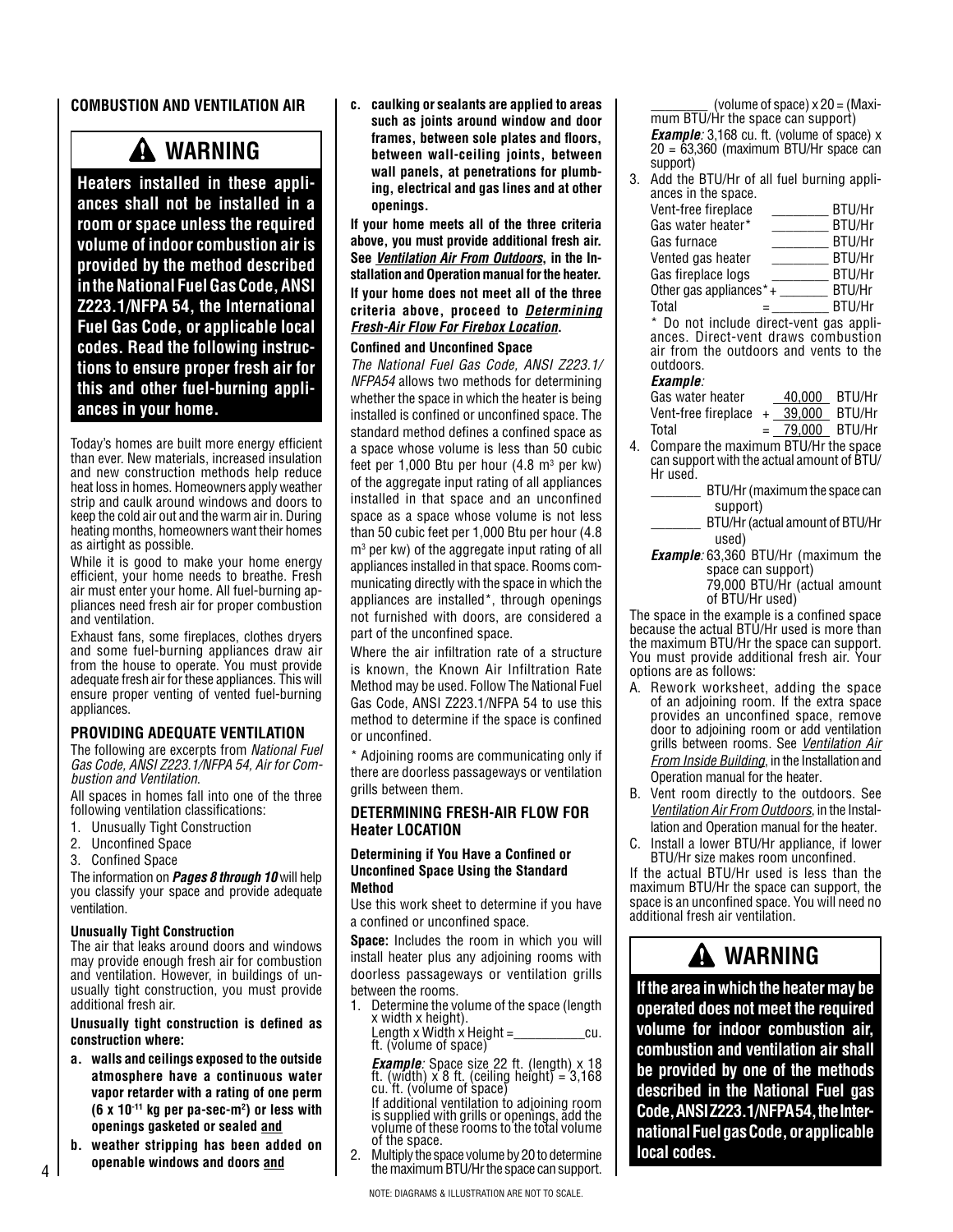### **COLD CLIMATE INSULATION**

For cold climate installations, seal all cracks around the appliance with noncombustible material and wherever cold air could enter the room. It is especially important to insulate outside cavities between studs and under floor on which the appliance rests, if floor is above ground level. Gas line holes and other openings should be caulked with high temperature caulk or stuffed with unfaced fiberglass insulation. If the fireplace is being installed on a cement slab, in cold climates, a sheet of plywood or other raised platform can be placed underneath to prevent conducting cold up into the room. It also helps to sheetrock inside surfaces and tape for maximum air tightness and caulk firestops.

#### *NOTE: The following requirements reference various Massachusetts and national codes not contained in this document.*

### **Requirements for the Commonwealth of Massachusetts**

These appliances are approved for installation in the US state of Massachusetts if the following additional requirements are met:

- Un-vented Room Heaters shall be installed in accordance with 527 CMR 30.
- Installation and repair must be done by a plumber or gas fitter licensed in the Commonwealth of Massachusetts.
- The flexible gas line connector used shall not exceed 36 inches (92 centimeters) in length.
- The individual manual shut-off must be a T-handle type valve.
- Unvented appliances may NOT be installed in bedrooms or bathrooms.
- A working smoke detector must be installed in the area where vent-free appliances are installed.

Seller of unvented propane or natural gas-fired supplemental room heaters shall provide to each purchaser a copy of 527 CMR 30 upon sale of the unit.

### **LOCATION OF FIREBOX**

Carefully select the best location for installation of your built-in Vent-Free firebox. The following factors should be taken into consideration:

- **•** Clearance to side wall, ceiling, woodwork and windows.
- **•** Location must not be affected by drafts caused by kitchen exhaust fans, return air registers for forced air furnaces/air conditioners, windows or doors.
- **•** Installation must provide adequate ventilation and combustion air.
- **•** Do not install this firebox in a sleeping room or bathroom.
- **•** Location should be out of high traffic areas and away from furniture and draperies due to heat from firebox.
- Never obstruct the front opening of the Vent-Free firebox or restrict the flow of combustion and ventilation air.
- Minimize modifications to existing construction. See *Figure 1* for location suggestions.

# **A** CAUTION

**Do not install in the vicinity where gasoline or other flammable liquids may be stored. The Vent-Free firebox must be kept clear and free from these combustible materials.**

### **WARNING**

**Do not use a blower insert, heat exchanger insert or other accessory not approved for use with this appliance.**

# **WARNING**

### **FIRE, EXPLOSION, AND ASPHYXI-ATION HAZARD**

**Improper adjustment, alteration, service, maintenance, or installation of this heater or its controls can cause death or serious injury. Read and follow instructions and precautions in User's Information Manual provided with this heater.**



 **WARNING**

**Do not install these built-in Vent-Free fireboxes in sleeping quarters,** 

*Figure 1*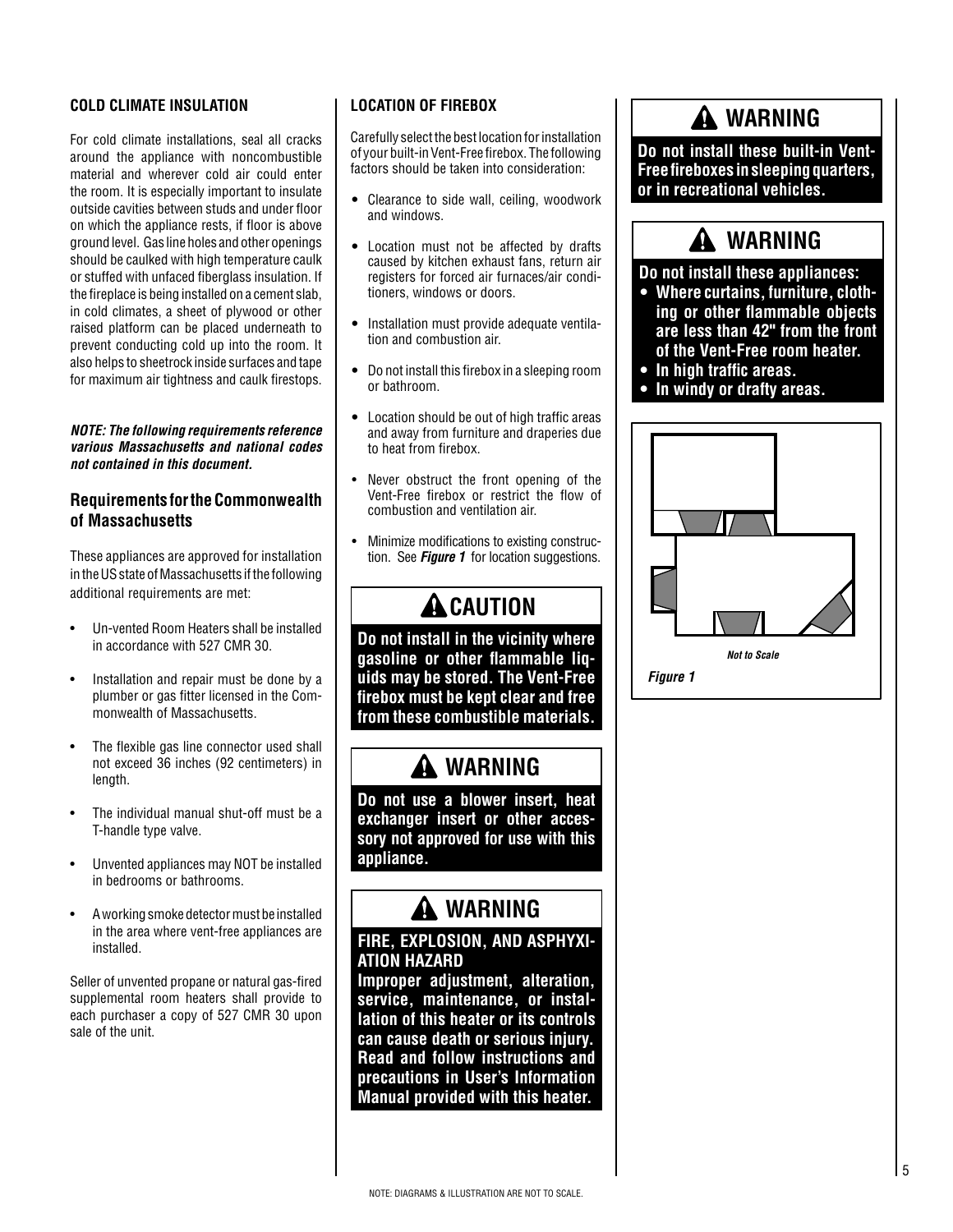### **Clearances**

Ensure the minimum clearances shown in *Figures 2 through 6* are maintained. Left and right clearances are determined when facing the front of the firebox.

Follow these instructions carefully to ensure safe installation. Failure to follow these requirements may create a fire hazard.

#### **Combustible Side Clearances:**

Clearances from the side of the firebox opening to any combustible material (e.g. side wall, mantel leg, bookshelf, etc.), must comply with the requirements shown in *Figures 2 and 2a*.

**Example**: If the mantel leg, bookshelf or other combustible material protrudes 5" from the plane of the wall where the firebox is installed, the combustible material must be a minimum of 6" from the side of the firebox opening *(see Figure 2a).*





**Ceiling clearance:** The ceiling must be at least 40" from the top of the firebox opening (*Figure 2)*.

**Noncombustible material:** Noncombustible materials, such as slate and marble, must be at least 1/2" thick and may be used without restriction above the firebox opening, to the sides or as a hearth extension, so long as they do not obstruct vent openings for heat circulating models.

*NOTE: To avoid heat-related finish damage, we recommend the use of high temperature paint (rated 175° F or higher) on the hood and the underside of the mantel.*



Maintain adequate clearances around air openings.

Maintain adequate clearances for accessibility for purposes of servicing and proper operation.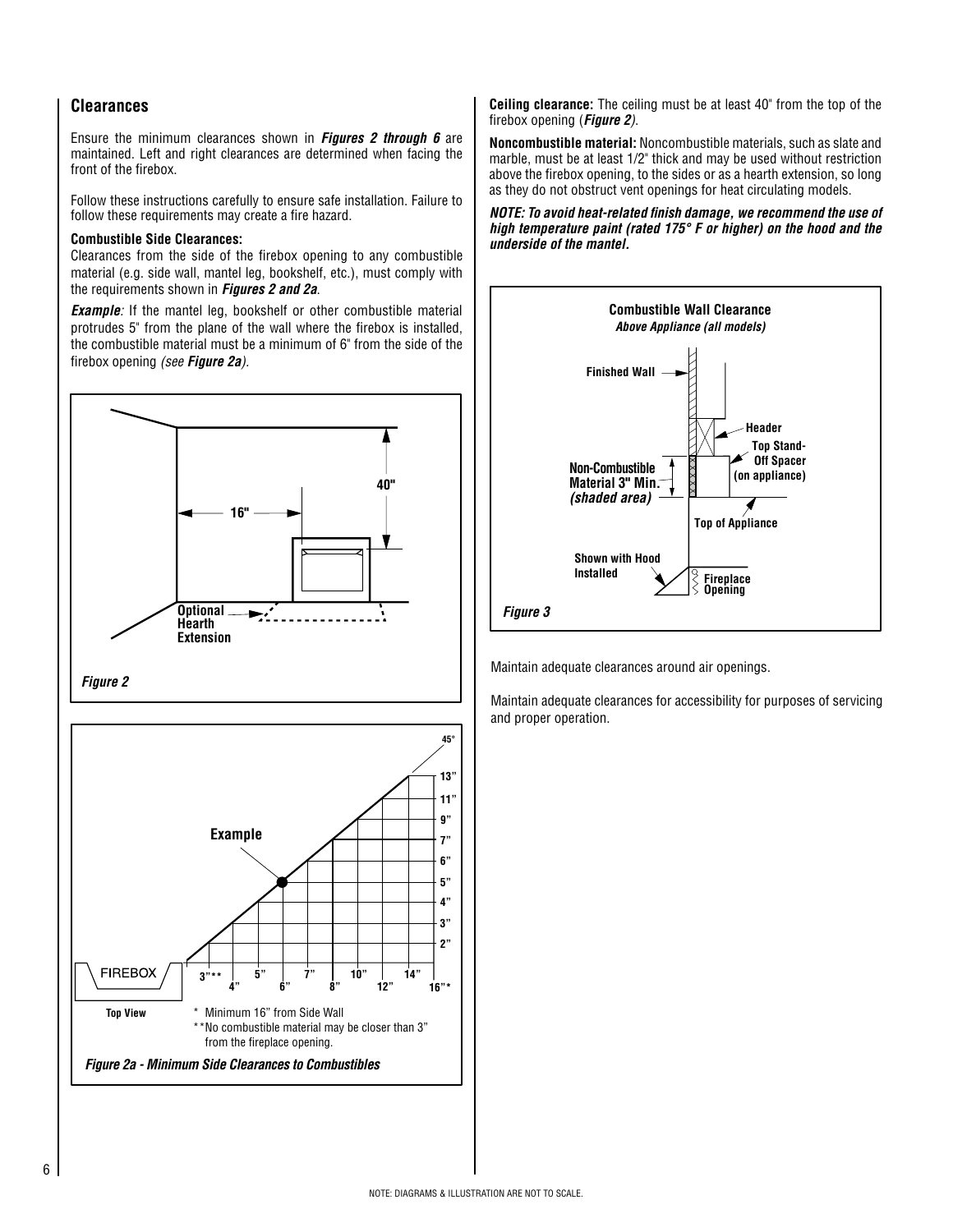



*opening (see coordinate in shaded area above).*

*Figure 5*

**Noncombustible material (minimum requirements) with wood mantel or other combustible projections:** To install the firebox with a wood mantel, shelf or other combustible projection above firebox opening. Refer to *Figures 4 and 5.*

**Minimum clearance requirements include any projections such as shelves, window sills, mantels, etc., above the appliance.**

### **WARNING**

**The hood must be in place to be in compliance with the clearances specified in** *Figure 4***. Only use hood supplied or offered for these fireboxes (see** *Pages 16 and 17).* **The firebox canopy (hood) must not be modified or replaced with a canopy (hood) that may be provided with the unvented room heater.**

**If your mantel profile is unsafe, you may either:**

- **• Raise the mantel to an acceptable height, or**
- **• Remove the mantel.**

**Floor clearance:** These fireplaces may sit directly on a combustible surface. The appliance should be mounted on a fully supported base extending the full width and depth of the unit. The appliance may be located on or near conventional construction materials. However,

if installed on combustible materials, such as carpeting, vinyl tile, etc., a metal or wood barrier covering the entire bottom surface must be used.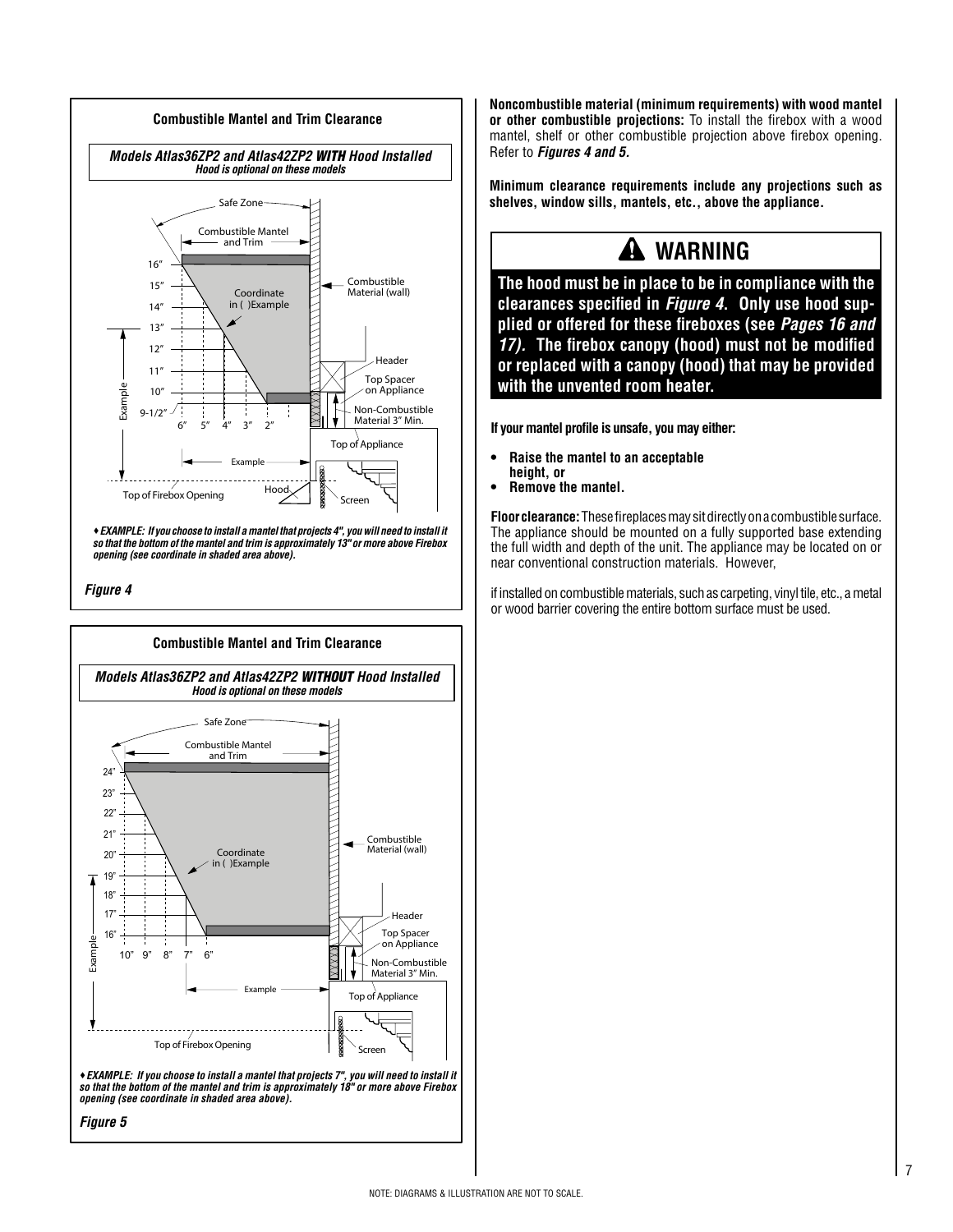### **ASSEMBLY STEPS**

### *NOTES:*

- Illustrations shown in this manual reflect "typical" installations with nominal dimensions and are for design and framing reference only. Actual installations may vary due to individual design preferences. However, always maintain minimum clearances to combustible materials and do not violate any specific installation requirements. Refer to the Framing Specifications *Figures 8 through 10* on *Page 11.*
- The following steps represent the normal sequence of installation. Each installation is unique, however, and might require a different sequence.

**Step 1.** Position firebox prior to framing or into prepared framing.

**Step 2.** *Field wire the main power supply to the appliance if a blower kit is to be installed (at the time of installation or a later date).* An optional junction box kit and blower kit is required (see *Page 15* for ordering information). Follow the installation and wiring instructions on *Pages 12 through 14).* Electrical connections should only be performed by an experienced, licensed/certified tradesman.

**Step 3.** Plumb gas line. (Gas connections should only be performed by an experienced, licensed/certified tradesman).

**Step 4.** Install decorative type Vent-Free room heater per the instructions provided with the Vent-Free room heater.

**Step 5.** Complete finish wall material, surround and optional hearth extension to your individual taste.

### **INSTALLATION**

### **Gas Line Installation**

### **CAUTION**

**Plumbing connections should only be performed by a qualified, licensed plumber. Main gas supply must be off when plumbing gas line to fireplace or performing service.**

#### **Consult all local codes.**

Properly size and route the gas supply line from the supply regulator to the area where the appliance is to be installed per requirements outlined in the National Fuel Gas Code, NFPA 54 - latest edition (USA) or B149 - latest edition (Canada). Never use galvanized or plastic pipe. Gas lines must be routed, constructed and made of materials that are in strict accordance with local codes and regulations. We recommend that a qualified individual such as a plumber or gas fitter be hired to correctly size and route the gas supply line to the appliance. Installing a gas supply line from the fuel supply to the appliance involves numerous considerations of materials, protection, sizing, locations, controls, pressure, sediment, and more. Certainly no one unfamiliar and unqualified should attempt sizing or installing gas piping.

Remove the gas line access cover plate on either the left or right side of the fireplace (see *Figure 7* showing locations).

Install 1/2" min. to 1-1/2" max. inside diameter approved gas line through the firebox wall for connection to the Vent-Free room heater inside the firebox. Connect the gas line before the firebox is enclosed in the finished wall. Gas line holes and other openings should be caulked with high temperature caulk or stuffed with unfaced fiberglass insulation.

Ensure that a sediment trap is installed in the existing gas line, if not, install a sediment trap upstream of the heater to prevent moisture and contaminants from passing through trap to the heater controls and burners. Failure to do so could prevent the heater from operating reliably.

An external regulator must be used on all propane (L.P.G). heaters, in addition to the regulator fitted to the heater, to reduce the supply tank pressure to 13" W.C. (maximum). Any copper tubing used to supply propane (L.P.G). from the tank must be internally tinned.

### **WARNING**

**Check Gas Type: The gas supply must be the same as stated on the heater's rating plate. If the gas supply is different, DO NOT INSTALL the heater. Contact your dealer for the correct model.**

### **IMPORTANT**

**Hold heater regulator with a wrench to prevent movement when connecting to inlet piping.**

### **WARNING**

**Connecting directly to an unregulated propane (L.P.G.) tank can cause an explosion.**

### **IMPORTANT**

**Pack unfaced fiberglass insulation material (not provided) around the gas line access hole on appliance and all exterior gas line penetration holes.** 

#### **TEST ALL CONNECTIONS FOR GAS LEAKS (FACTORY AND FIELD)**

Test all gas joints from the gas meter to the gas heater regulator for leaks using a gas leak test solution (also referred to as bubble leak solution).

*NOTE: Using a soapy water solution as a leak detection solution is not recommended because the soap residue that is left on the pipes/fittings can result in a false-positive leak detection reading if a gas leak sniffer is used. Soap residue can also result in corrosion over time.*

#### **DO NOT USE AN OPEN FLAME TO CHECK FOR LEAKS.**

#### **Leak Test Procedure:**

Turn on gas supply and test for gas leaks using a gas leak test solution.

- A. Light the appliance (refer to the lighting instructions label provided with gas logs).
- B. Brush all joints and connections with the gas leak detection solution. If bubbles are formed, or gas odor is detected, turn the gas control knob (off/pilot/on) to the "OFF" position. Either tighten or refasten the leaking connection, then retest as described above.
- C. When the gas lines are tested and found to be leak free, rinse off the leak testing solution from gas line fittings.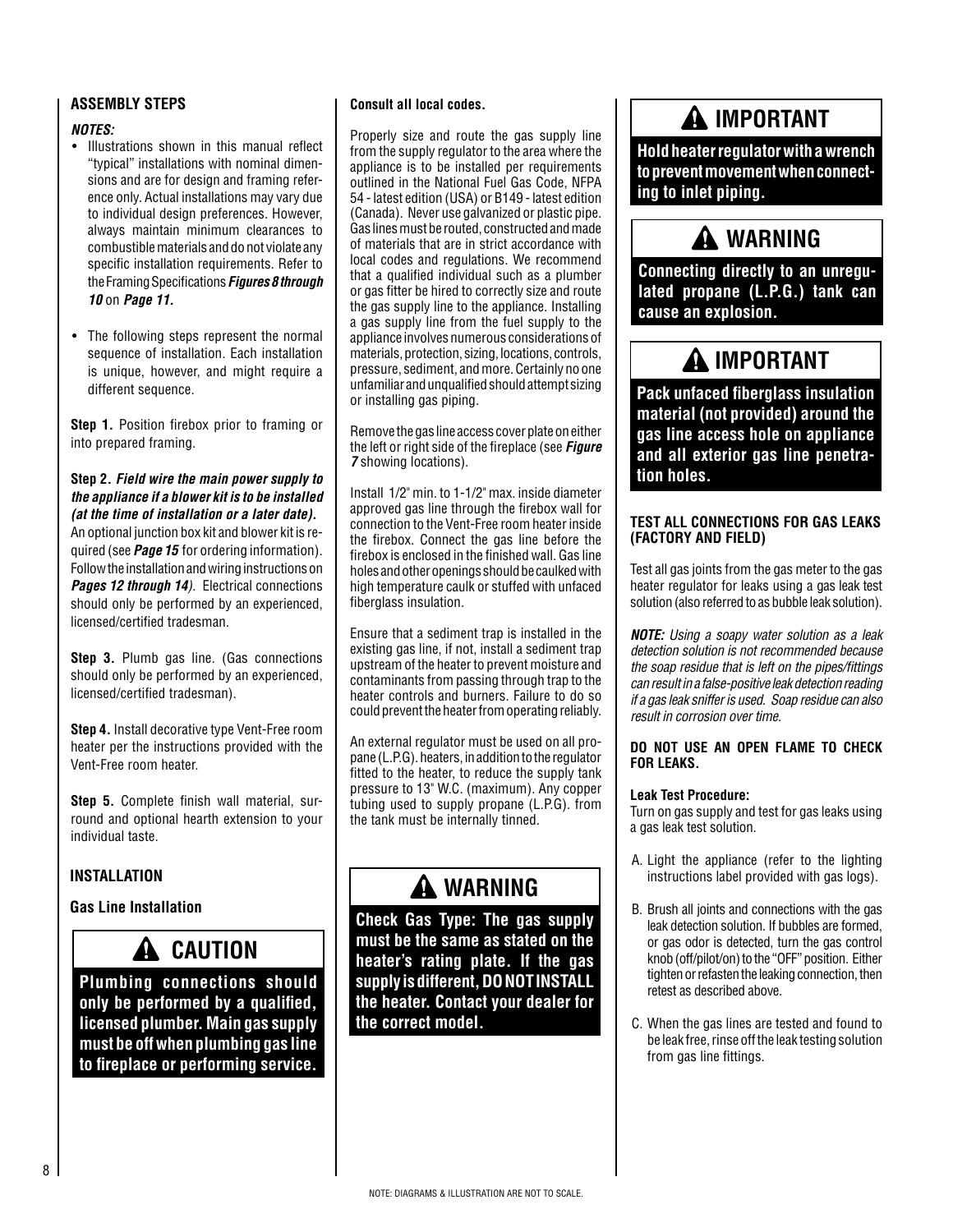#### **Firebox Framing**

Construct firebox framing following *Figures 8 through 10* and *Table 1* on *Page 11* for your specific installation requirements. Refer to *Figure 7* on *Page 10* for firebox dimensions.

The firebox may be installed directly on a combustible floor or raised on a platform of an appropriate height. When the appliance is installed directly on carpeting, vinyl tile (other than ceramic) or other combustible material, other than wood flooring, the appliance shall be installed on a metal or wood panel extending the full width and depth of the appliance. Be sure firebox rests on a solid continuous floor or platform with appropriate framing for support and so that no cold air can enter room from under the firebox.

### **A** CAUTION

**Do not block the heat-circulating air inlets and outlets on these fireboxes. Doing so may create a potential fire hazard.**

The firebox may be positioned and then the framing built around it, or the framing may be constructed and the firebox positioned into the opening.

Usually, no special floor support is needed for the firebox, however, to be certain:

- **1.** Estimate the total weight of the firebox system and surround materials such as marble, brick, stone, etc., to be installed (see *Product Reference Table* on *Page 10*  for appliance weight).
- **2.** Measure the square footage of the floor space to be occupied by the system and surrounds.
- **3.** Note the floor construction, i.e. 2" x 6", 2" x 8" or 2" x 10", single or double joists, type and thickness of floor boards.
- **4.** Use this information and consult your local building code to determine if you need additional support.

If you plan to raise the firebox, build the platform assembly then position firebox on top. Secure the platform to the floor to prevent possible shifting.

### **Firebox Installation**

**Step 1.** Frame these appliances as illustrated in *Figures 8 through 10.* All framing details must allow for a minimum clearance to combustible framing members as shown in *Figures 2 through 5*. Also refer to appliance specifications on *Page 10* . Headers may be in direct contact with the appliance top spacers but must not be supported by them or notched to fit around them. All construction above the appliance must be self supporting, **DO NOTUSE THE APPLIANCE FOR STRUCTURAL SUPPORT.** 

*NOTE: The framed depth from a framed wall, must always be measured from a finished surface. If a wall covering such as drywall is to be attached to the rear wall, then the depth must be measured from the drywall surface. It is important that this dimension be exact.*

**Step 2.** Level the firebox by checking the top edge of the firebox. Shim if necessary.

**Step 3.** Fireplace should be secured to side framing members using the full length nailing tabs at the top and bottom of the fireplace front face. Use 8d nails or equivalent nail or screw (*see Figure 6).*

*NOTE: The nailing flange and the area directly behind the nailing flange is exempt from the clearances described on the firebox clearance label.*

### **IMPORTANT**

**Under no circumstances shall the firebox top spacers be removed or modified (see** *Figure 7)***. The header may be in direct contact with the top spacers but must not be supported by them notched or altered to fit around them.**

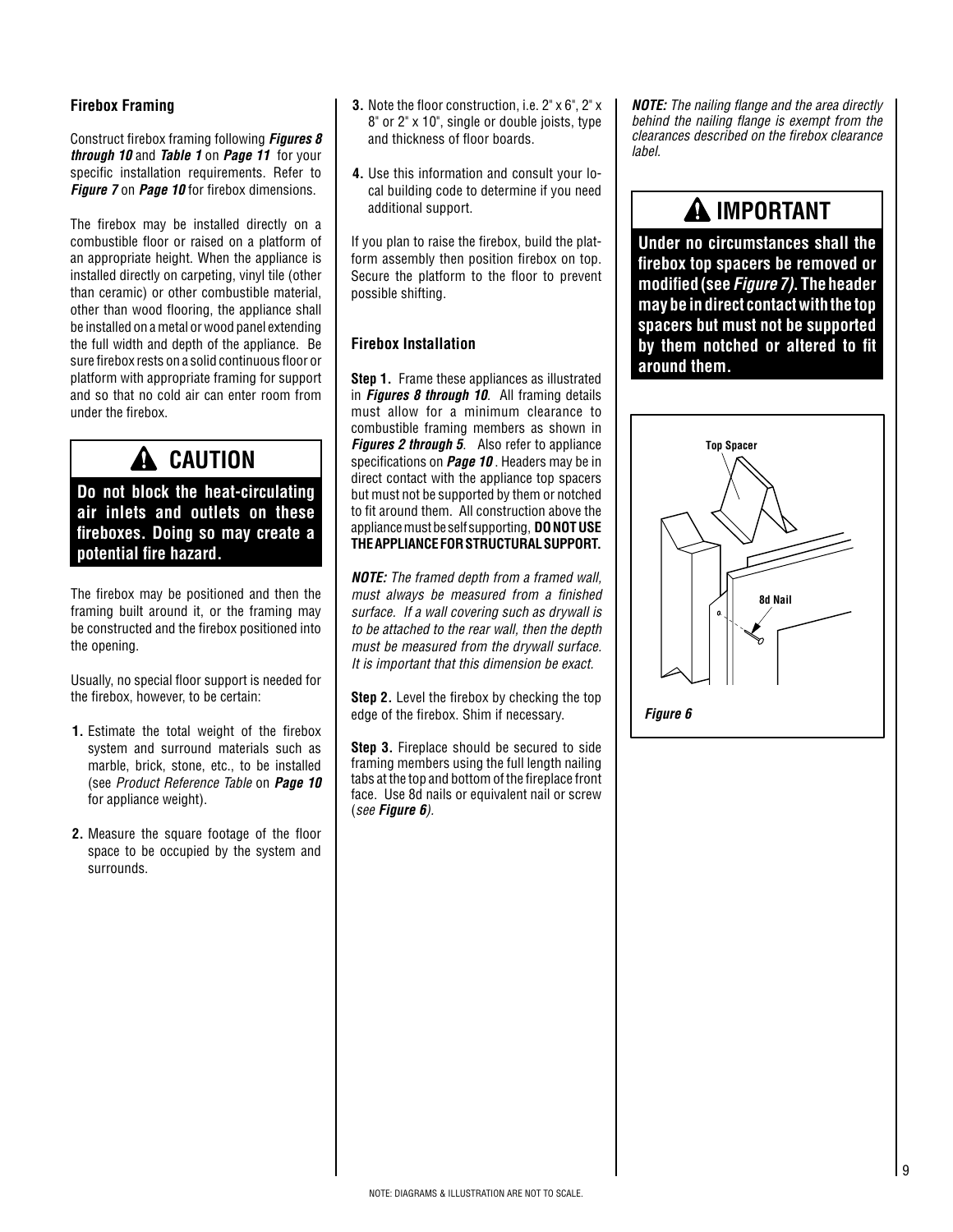### **SPECIFICATIONS**

|                  | Dimensions - Inches (millimeters) |       |            |            |            |       |      |           |            |       |       |           |           |            |            |
|------------------|-----------------------------------|-------|------------|------------|------------|-------|------|-----------|------------|-------|-------|-----------|-----------|------------|------------|
| <b>Model No.</b> | A                                 | B     |            |            |            |       | G    | н         | J          |       |       | М         | N         |            | *0         |
| Atlas36          | 36                                | 28    | $41 - 3/4$ | $41 - 1/4$ | $23 - 1/2$ | 20    | 3    | $8 - 3/8$ | $15 - 7/8$ | 7-1/2 | 12    | $1 - 3/8$ | $5 - 1/2$ | $34 - 3/8$ | $33 - 5/8$ |
| <b>Series</b>    | (914)                             | (711) | (1061)     | (1048)     | (597)      | (508) | (76) | (213)     | (403)      | (190) | (305) | (35)      | (140)     | (873)      | (854)      |
| Atlas42          | 42                                | 28    | 47-3/4     | $41 - 1/4$ | $29 - 1/2$ | 20    | 3    | $8 - 3/8$ | $15 - 7/8$ | 7-1/2 | 12    | $-3/8$    | $5 - 1/2$ | $34 - 3/8$ | $33 - 5/8$ |
| <b>Series</b>    | (1067)                            | (711) | (1213)     | (1048)     | (749)      | (508) | (76  | (213)     | (403)      | (190) | (305) | (35)      | (140)     | (873)      | (854)      |

|                                                                   | <b>Product Reference Information</b> |                |            |  |  |  |  |
|-------------------------------------------------------------------|--------------------------------------|----------------|------------|--|--|--|--|
| Cat. No.<br>Ship. Weight (lbs)<br>Model<br><b>Shipping Volume</b> |                                      |                |            |  |  |  |  |
| F0391                                                             | Atlas36ZP2                           | 200 lbs        | 22 Cu. Ft. |  |  |  |  |
| F0392                                                             | Atlas36ZP3                           | <b>200 lbs</b> | 22 Cu. Ft. |  |  |  |  |
| F0393                                                             | Atlas42ZP2                           | 230 lbs        | 26 Cu. Ft. |  |  |  |  |
| F0394                                                             | Atlas42ZP3                           | 230 lbs        | 26 Cu. Ft. |  |  |  |  |

| <b>Interior Firebox Dimensions**</b> |              |              |  |  |  |  |
|--------------------------------------|--------------|--------------|--|--|--|--|
| <b>Firebox Model</b>                 | 36"          | 42"          |  |  |  |  |
| <b>Front Width</b>                   | 35 (889)     | 41 (1042)    |  |  |  |  |
| <b>Rear Width</b>                    | 23-1/4 (591) | 29-1/4 (743) |  |  |  |  |
| Depth                                | 17-3/8 (441) | 17-3/8 (441) |  |  |  |  |
| Height                               | 28 (711)     | 28 (711)     |  |  |  |  |

*A hood is optional for models Atlas36 Series and Atlas42 Series*

*\* \* Dimensions are to assist you in selecting a log set that is a compatible size.*

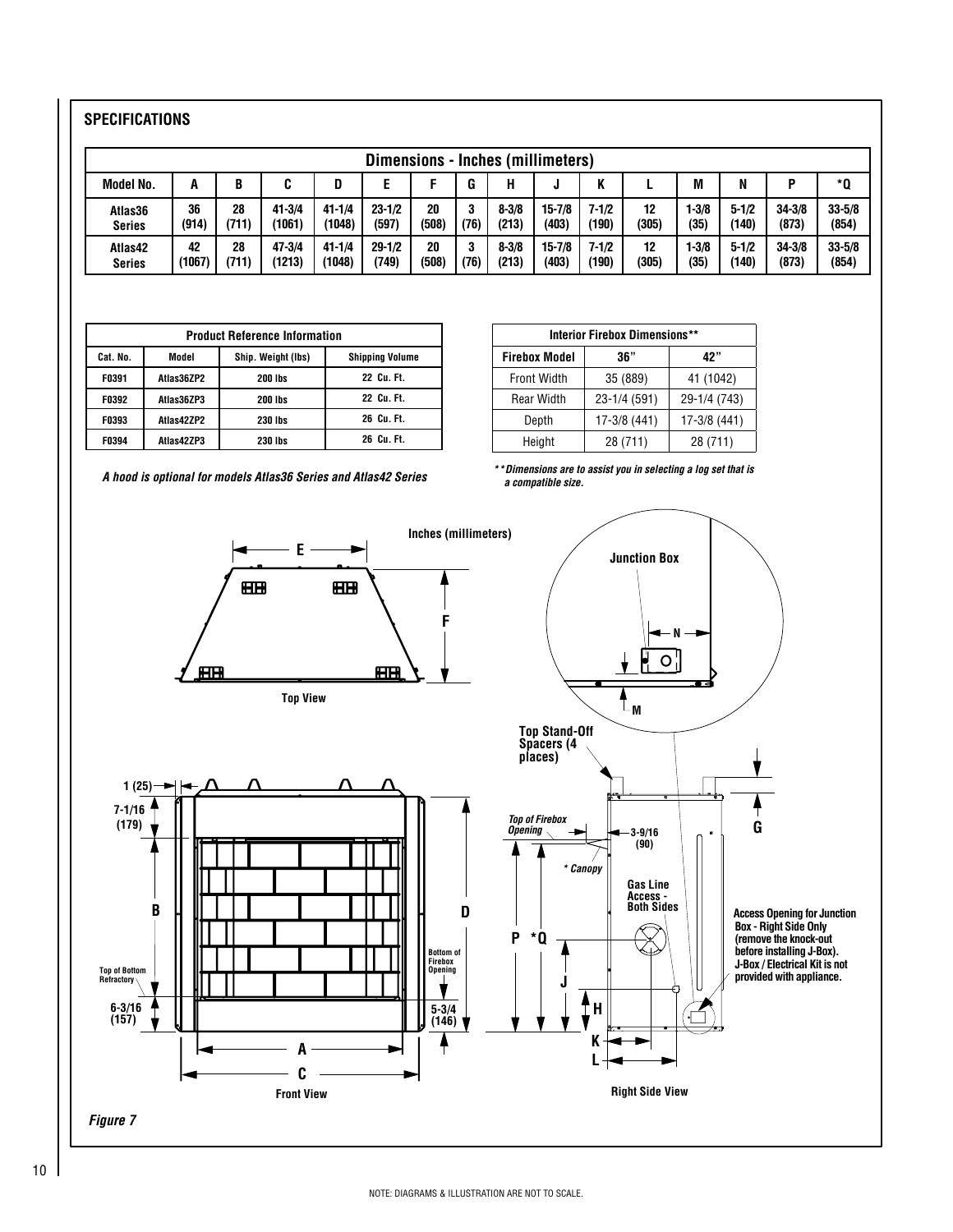#### **FRAMING SPECIFICATIONS**

|                                                       | <b>Framing Dimensions</b> |                       |  |  |  |  |
|-------------------------------------------------------|---------------------------|-----------------------|--|--|--|--|
| <b>Opening</b>                                        | <b>Atlas36 Series</b>     | <b>Atlas42 Series</b> |  |  |  |  |
| A                                                     | 42-1/4" (1073)            | 48-1/4" (1226)        |  |  |  |  |
| B                                                     | 44-1/4" (1124)            | 44-1/4" (1124)        |  |  |  |  |
| C                                                     | 23-5/8" (600)             | 29-5/8" (753)         |  |  |  |  |
| D                                                     | 11-1/4" (286)             | 14-1/4" (362)         |  |  |  |  |
| F.<br>63-1/2" (1613)                                  |                           | 69-1/2" (1765)        |  |  |  |  |
| F<br>$31 - 3/4$ " (807)                               |                           | 34-3/4" (883)         |  |  |  |  |
| G                                                     | 20-1/2" (521)             | 20-1/2" (521)         |  |  |  |  |
| Н<br>44-1/4" (1124)<br>49-1/8" (1248)                 |                           |                       |  |  |  |  |
| Table 1 - This Table corresponds to Figures 8, 9 & 10 |                           |                       |  |  |  |  |



#### **Hood Kit Installation** (see ordering information on *Page 16)*

**The firebox canopy (hood) shall not be modified or replaced with a canopy that may be provided with the unvented decorative room heater.**

These hood kits are design to be fitted to the face of the appliance directly above the firebox opening. In addition to providing an aesthetically pleasing appearance to your appliance, the hood reduces heat effects to decorative mantels and finish materials located directly above the fireplace and reduces the Mantel / Trim clearances (see *Figures 4 and 5* on *Page 7).*

Please read this entire manual and understood thoroughly before proceeding with the installation of these kits.

- **Step 1.** Using a 5/16" nut driver or socket, remove the screen and rod assemblies as shown in *Figure 11.*
- **Step 2.** Align the hood with the holes in the side frames as shown in *Figure 12*. Install three screws as shown in *Figure 12*. Make sure hood is level and secure.
- **Step 3.** Reinstall screen and rod assemblies *(see Figure 11).*





**A**

**G**

*This Figure corresponds to Table 1*

*Figure 10*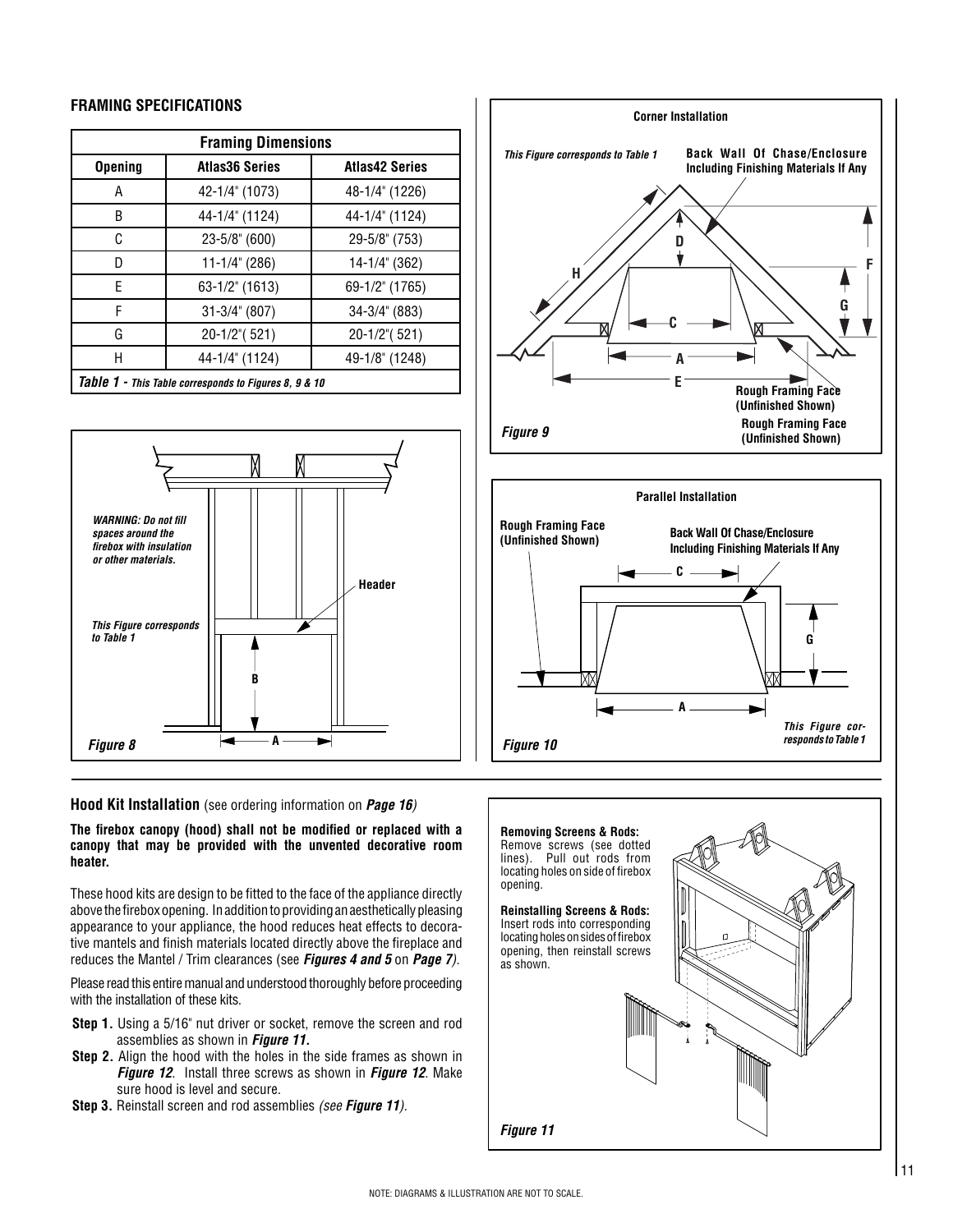

### **OPTIONAL EQUIPMENT**

#### **Blower Kits**

The *FBK-100 Blower Kits* are used when a wall-mounted ON/OFF blower switch is desired, and the *FBK-200 Blower Kits* are used when a wall-mounted variable speed blower control (rheostat) is desired. *NOTE: A Junction Box is provided.*

The blower is installed beneath the firebox. Room air is drawn in through the side slots of the fireplace, heated as it passes across the firebox, and discharged through the upper area of the firebox opening.

The installation instructions for installing these blower kits are on *Pages 12 through 14*. Also see the installation instructions provided with the blower kits (Form #750028M). For electrical requirements, refer to *Figures 13, 14 and 15.*

If the blower kit is to be installed at the time of installation or at a later date, the main power supply must be installed at the time of installation. **This will require that the electrical connections must be made BEFORE the firebox is framed and enclosed in the finished walls.**  Route a 3-wire, 120 VAC, 60 Hz, 1 ph power supply and connect to electrical receptacle wires and wall switch or rheostat.

### **IMPORTANT**

**The** *Ground Lead* **must be connected to the green screw (located on the junction box). Failure to do this could result in an electrical short or shock injury.** 

**The appliance must be electrically grounded in accordance with local codes or, in the absence of local codes, the national electrical code, ANSI/NFPA 70-latest edition. (In Canada, the current CSA C22.1 Canadian Electrical Code).**

# **CAUTION**

**Electrical connections should only be performed by a qualified, licensed electrician. Main power must be off when connecting to main electrical power supply or performing service.**





*Figure 13*





**\*An ON/OFF Wall Switch is used with the FBK-100 kit (field provided or sold separately - order P/N 85L87); A Variable Speed Control (provided) is used with the FBK-200 kit. The installation of these kits also require a Junction Box / Electrical Kit (provided).** 

*NOTE: If any of the original wire as supplied must be replaced, it must be replaced with type AWM 105* 

*Figure 15*

 **CAUTION: Label all wires prior to disconnection when servicing controls. Wiring errors can cause improper and dangerous operation. Verify proper operation after servicing.**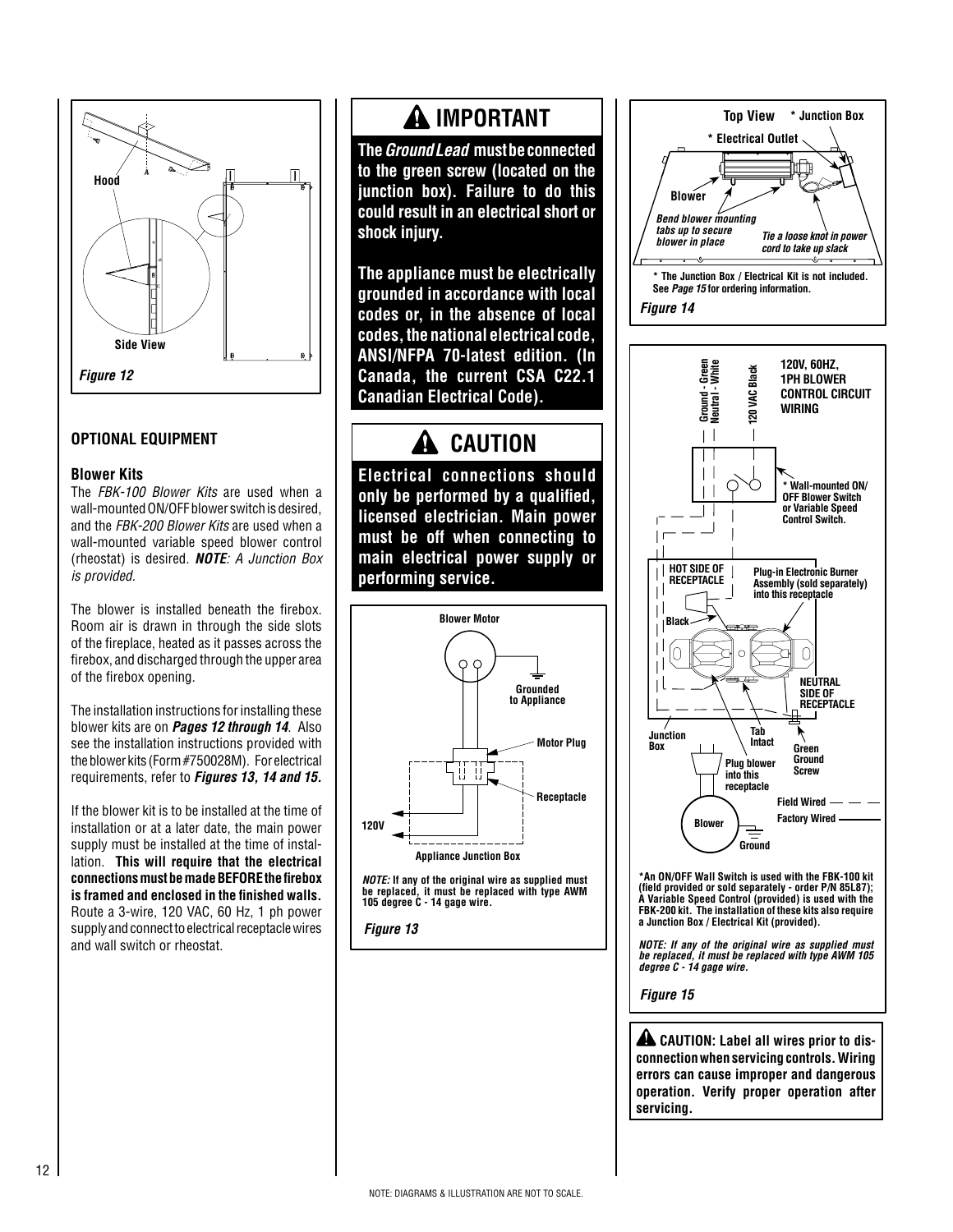### **Installation Instructions - FBK-100 or FBK 200 Blower Kits and JBK Junction Box Kit**

# **IMPORTANT**

**All electrical wiring must be performed by licensed Electricians. Electrical wiring must comply with the National Electrical Code ANSI/ NFPA 70 - latest edition**

**Step 1.** Follow the instructions below for the model you are installing: **Models Atlas36ZP2, Atlas36ZP3, Atlas42ZP2 and Atlas42ZP3:**

Lift out the bottom refractory panel (see *Figure 16)*.

**Step 2.** Remove the rectangular knock-out (for J-Box) on the right side of unit (see *Figure 7* for location). Install the Junction Box & Electrical outlet below the firebox floor into the rectangular opening on the right side cabinet panel where you removed the knock-out (see *Figures 18 and 19).* 

- *Squeeze the J-Box flanges together to fit into the opening shown in Figures 18 and 19.*
- *Wires will need to be passed through the hole shown in Figure 17.*
- *An approved strain relief bushing (not supplied with the kit), is required to restrain the wires (see Figure 17).*

**Step 3.** Loosely tie a knot in the power cord to take up slack (see *Figure 20)*.

**Step 4.** Locate the tabs shown in *Figure 21.* Position the blower assembly so that the tabs (located on the cabinet base) are seated in the notches of the blower bracket. Bend the tabs over to secure the blower assembly (see *Figure 22)*.

**Step 5.** Plug power cord into the electrical outlet as illustrated in *Figure 14*.





# *Figure 18 - Model Atlas42ZP2 Shown* **J-Box Flange** *Install into side wall rectanular opening Firebox floor* **J-Box & Electrical Outlet**



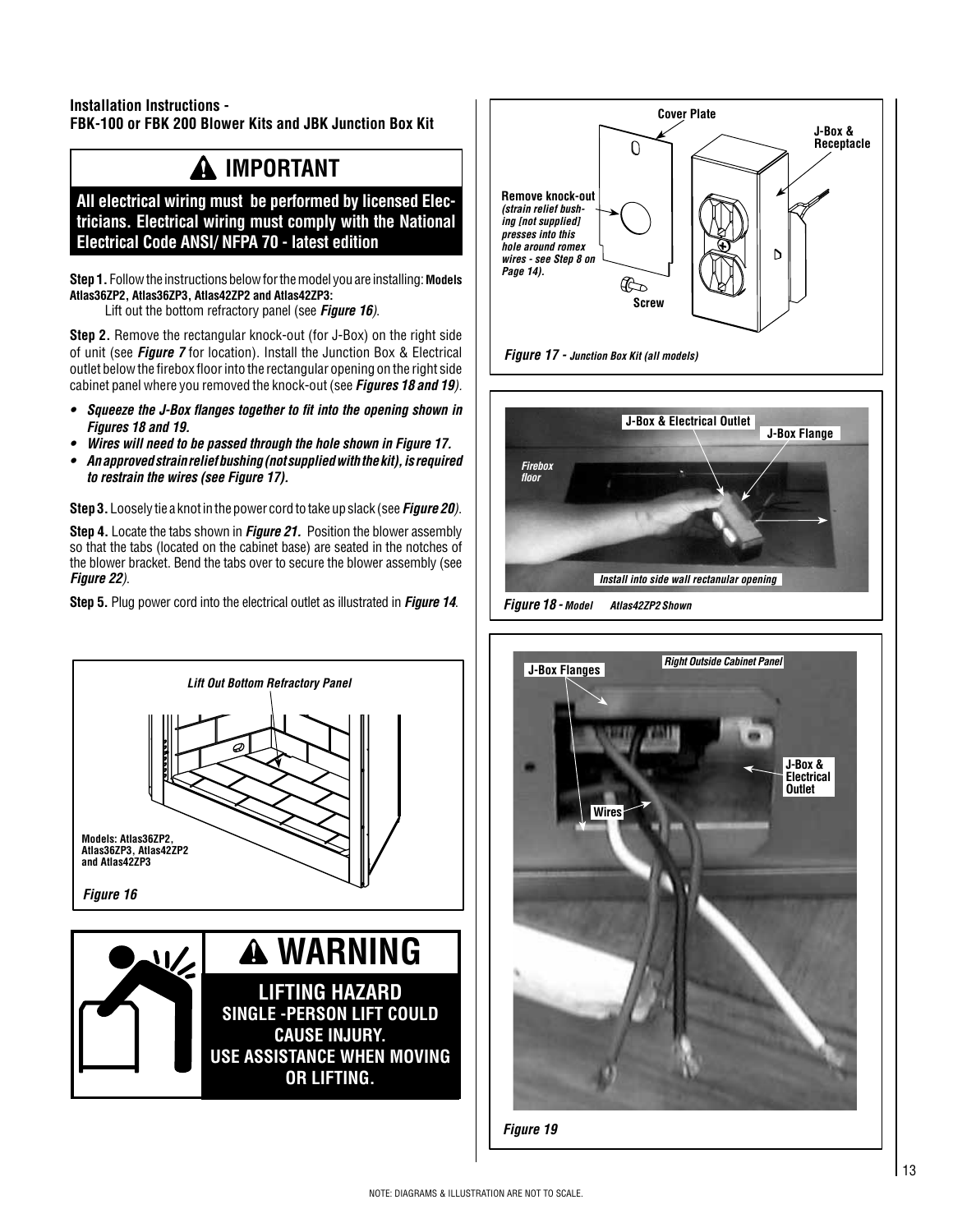





*Figure 22 - Atlas42ZP3 Shown*

**Step 6.** Route a 3-wire, 120 VAC, 60 Hz, 1 ph power supply to the right side of appliance.

**Step 7.** Locate the J-Box cover (provided in J-Box Kit). Remove the round knock-out (see *Figure 19)*.

#### **Step 8. Ensure that power supply wires are NOT "live" before making these connections). Install J-Box Cover Plate as follows:**

Feed the \* Romex wires (or other equivalent plastic insulated wire - Refer ANSI/NFPA 70 - National Electrical Code - Latest Edition) through the J-Box Cover rectangular opening, then connect to the J-box wires. The strain relief bushing (not supplied) should be pressed into the knock-out on J-box cover around the Romex (this will provide protection to the wires and prevents strain against connections from J-box). See Wiring Diagram - *Figure*  **15***.* Install the cover plate over J-Box opening on appliance as shown in *Figure 23.*

*NOTE:* Wire connections should be positioned inside of the appliance.

**\*** Romex is a plastic insulated wire from power supply - sometimes called non-metallic sheath.



*Figure 23 - Installing J-box Cover Plate - All Models*

**Step 9.** Follow the instructions below for the kit you are installing:



**FBK-100 Kits - Install a field-provided (or P/N 85L87) ON/OFF wall switch in a convenient location on a wall, near the fireplace.**



**FBK-200 Kits - Install the kit-provided variable speed control (rheostat) in a convenient location on a wall, near the fireplace.**

**Step 10.** Follow the instructions below for the model you are installing:

**Models Atlas36ZP2, Atlas36ZP3, Atlas42ZP2 and Atlas42ZP3:**  Reinstall the bottom refractory panel that was removed on *Step 1*  (see *Figure 16)*.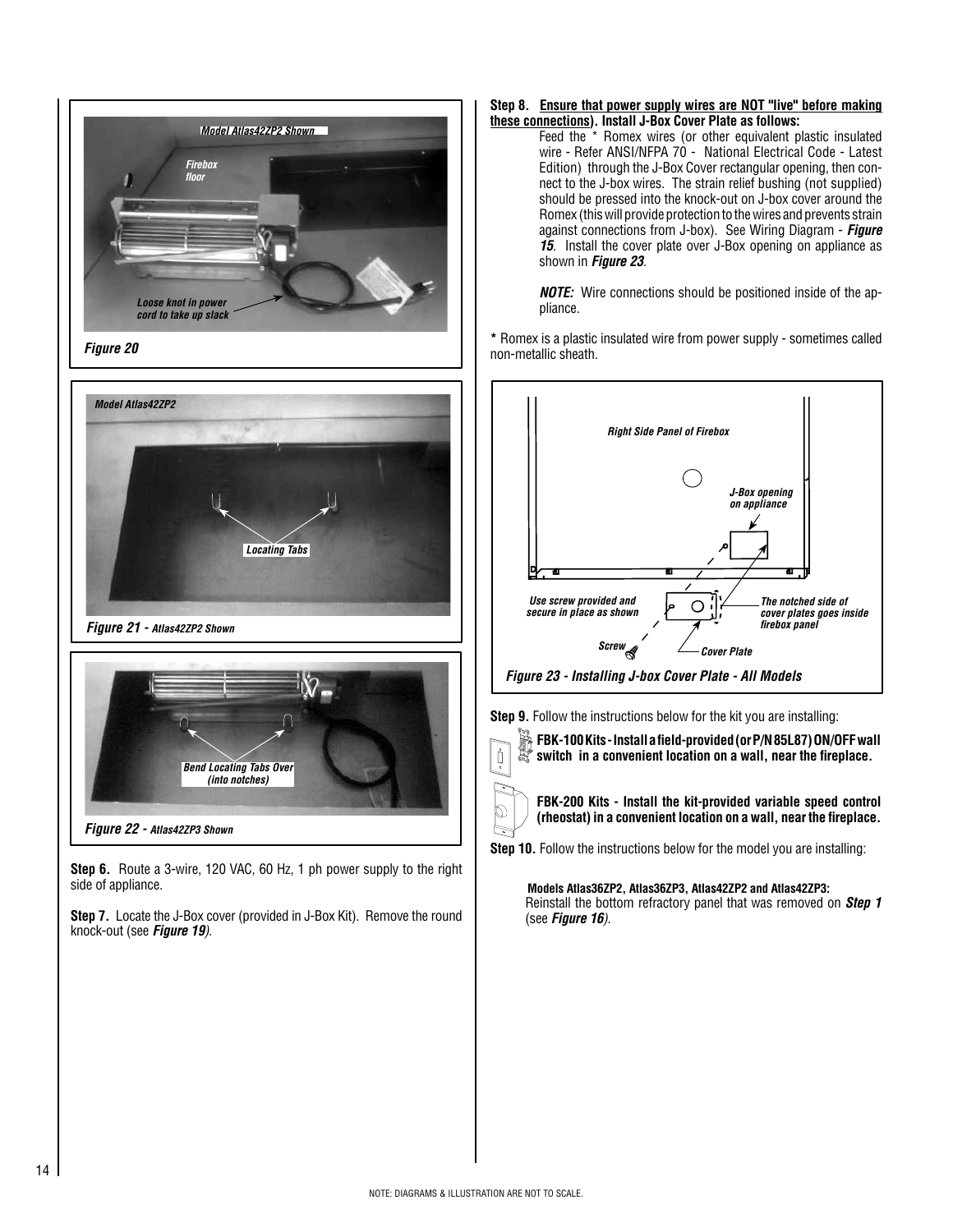### **FIREBOX FINISHES**

There are a wide variety of "finished looks" for your built-in Vent-Free firebox from formal wall decor with elaborate mantels to rustic wood paneling or warm brick facings.

Only noncombustible materials like marble, stone, tile, brick, etc. may overlap the black front facing. Seal all joints between the black facing and wall surrounds to prevent air intrusion. Use noncombustible caulking material only to seal the black metal facing to the surround material on the finished wall. See *Figures 3 and 24*.

#### **Raised Hearth Extension**

A hearth extension may be used but is not required for these appliances. A raised hearth extension may be used as shown in *Figure 24*.



#### **APPROVED ACCESSORIES AND COMPONENTS**



#### **Decorative Arch Screen Panel Kit**

This attractive screen door is easy to install and enhances the appearance of the appliance.

|          | <b>Decorative Screen Door Panel Kit</b> |                       |  |  |  |  |
|----------|-----------------------------------------|-----------------------|--|--|--|--|
| Cat. No. | Model                                   | <b>Where Used</b>     |  |  |  |  |
| H1960    | <b>ASD3628-TI</b>                       | <b>Atlas36 Series</b> |  |  |  |  |
| H1961    | <b>ASD4228-TI</b>                       | <b>Atlas42 Series</b> |  |  |  |  |
|          |                                         |                       |  |  |  |  |

(ref. Form #750209M)



|          | <b>Decorative Volcanic Stone</b> |                              |
|----------|----------------------------------|------------------------------|
| Cat. No. | Model No.                        | <b>Description</b>           |
| 801.42   | FDVS                             | <b>Bag of Volcanic Stone</b> |

**(ref. Form #750010M)**

#### **Decorative Volcanic Stone**

The decorative volcanic stone, Model FDVS, can be used to enhance the look of your appliance. Order model FDVS for replacement of stone when needed. Spread the decorative volcanic stone evenly around the bottom of the firebox.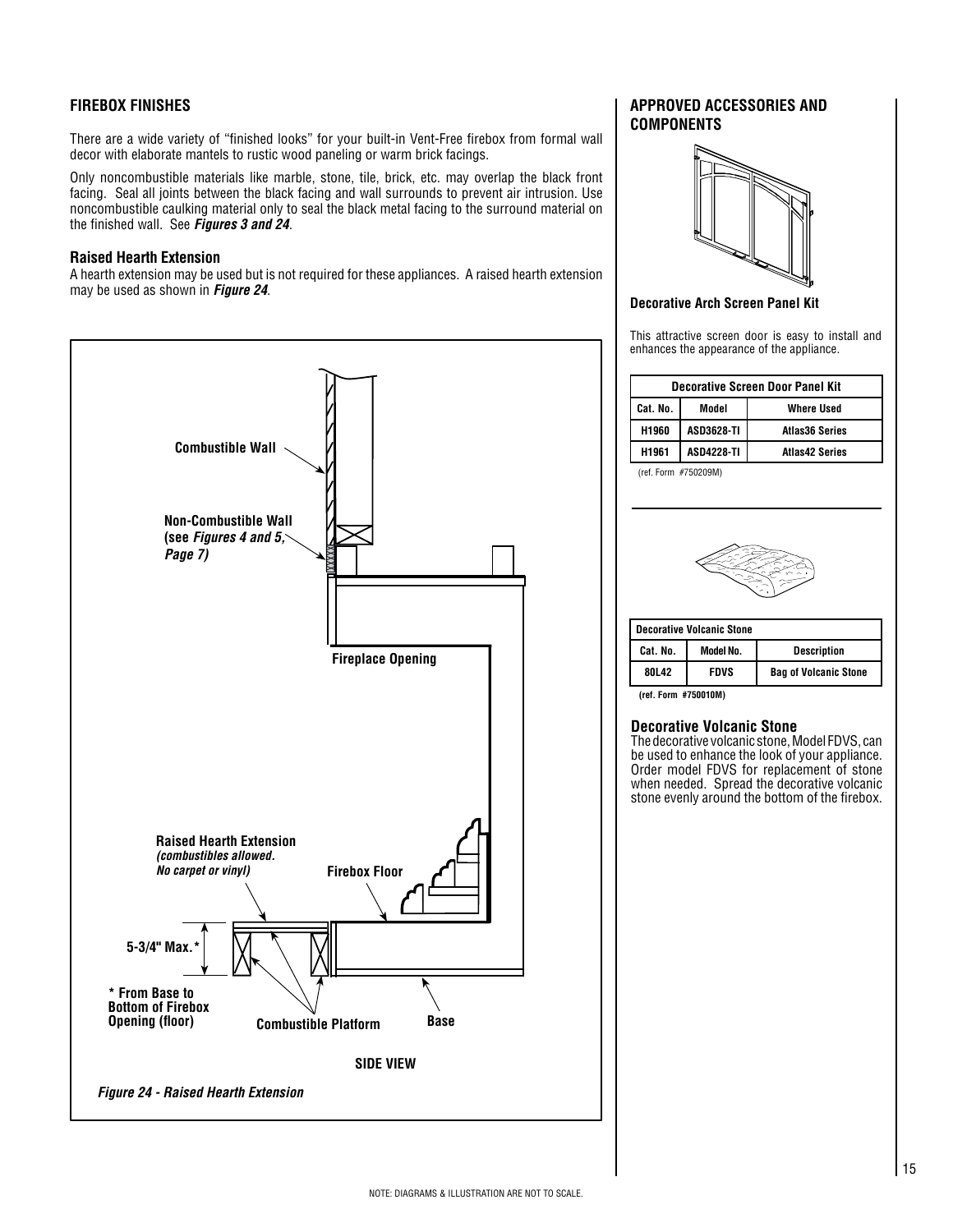### **APPROVED ACCESSORIES AND COMPONENTS**

|        |             | <b>Black Hood</b>        |  |  |  |
|--------|-------------|--------------------------|--|--|--|
| Cat. # | Model       | <b>Models Where Used</b> |  |  |  |
| H1989  | <b>FC36</b> | <b>Atlas36 Series</b>    |  |  |  |
| H1990  | <b>FC42</b> | <b>Atlas42 Series</b>    |  |  |  |

**(ref. Form #750195M)**



| <b>Outside Air Gate &amp; Duct Kit</b> |           |                                        |  |  |  |
|----------------------------------------|-----------|----------------------------------------|--|--|--|
| Cat. No.                               | Model No. | <b>Description</b>                     |  |  |  |
| <b>OAK-UVFRC</b><br>H3991              |           | <b>Outside Air Gate &amp; Duct Kit</b> |  |  |  |

#### **(ref. Form #750206M)**

#### **Outside Air Gate & Duct Kit**

These kits have an air gate assembly, 4" diameter duct and a termination hood. The air gate allows adjustment of the amount of outside air delivered to the fire for combustion. Only one kit, located on the right side of the fireplace, is required.

*The variable speed control rheostat is included with FBK-200 models only*



|             | * Forced Air Blower Kits |                                                          |  |  |  |  |
|-------------|--------------------------|----------------------------------------------------------|--|--|--|--|
| Cat.<br>No. | Model No.                | <b>Description</b>                                       |  |  |  |  |
| 80L84       | <b>FBK-100</b>           | <b>Blower, Standard</b><br>(single speed)                |  |  |  |  |
| 80L85       | <b>FBK-200</b>           | <b>Blower, Variable Speed</b><br>(w/wall-mounted switch) |  |  |  |  |

*An ON/OFF wall switch can be used with the FBK-100 models (field supplied or order P/N 85L87 Wall Switch Kit, shown below)*

 **\* The installation of these kits also require a** *Junction Box / Receptacle Kit,* **not included. See ordering information on** *Page 15.*

#### **Blower Kit**

Ď

The FBK-100 blower provides for a constant velocity forced air circulation feature for your appliance. The FBK-200 assembly with variable speed wall switch provides a forced air circulation feature for your appliance.



*For more information on available log sets for this and other Astria products, visit Astria.us.com.*

**Interior**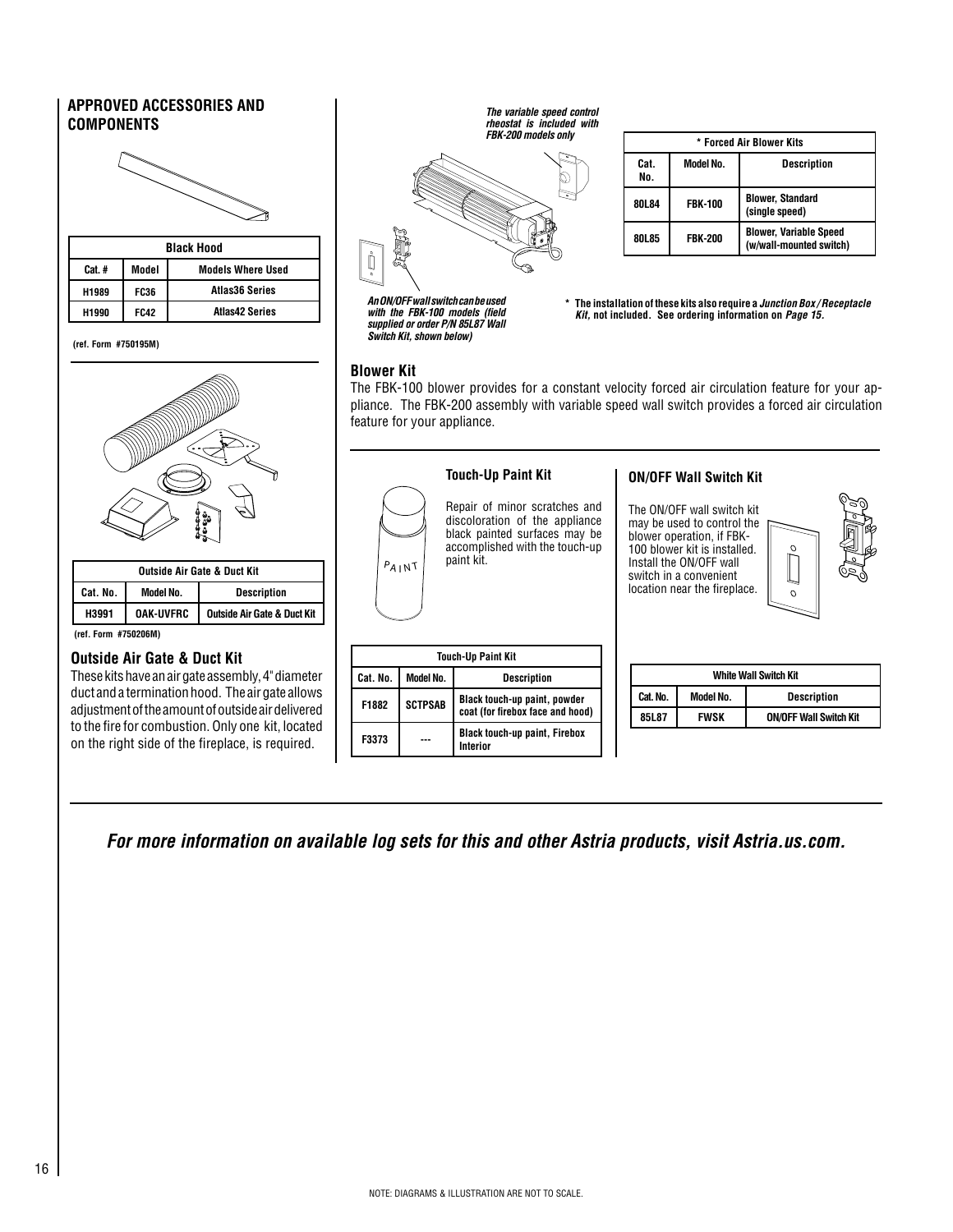An exploded view of the firebox with numbered parts and a replacement parts list can be found on the Page. Normally, all parts should be ordered through your distributor or dealer. Parts will be shipped at prevailing prices at time of order.

When ordering repair parts, always give the following information:

- **1.** The \*model number of the firebox.
- **2.** The \*serial number of the firebox.
- **3.** The part number.
- **4.** The description of the part.
- **5.** The quantity required.
- **6.** The installation date of the firebox.

*\* NOTE: The model and serial number can be found on the rating label*  **3** *located on the bottom left front corner of the appliance*.

If you encounter any problems or have any questions concerning the installation of a Vent-Free heater in this system, please contact your **4** distributor or dealer or visit our website at Astria.us.com.

# REPLACEMENT PARTS **A WARNING**

**Failure to position the parts in accordance with these diagrams or failure to use only parts specifically approved with this appliance may result in property damage or personal injury.**

### **WARNING**

**Contact an IHP dealer to obtain any of these parts. Never use substitute materials not approved by 2 IHP. Use of non-approved parts can result in poor performance and safety hazards.**









| No.            | <b>Description</b>             | Atlas36ZP2 (WS)<br><b>Whited Stacked</b> |      | Atlas36ZP3 (WH)<br><b>Whited Herringbone</b> |                | Atlas42ZP2 (WS)<br><b>Whited Stacked</b> |                | Atlas42ZP3 (WH)<br><b>Whited Herringbone</b> |                |
|----------------|--------------------------------|------------------------------------------|------|----------------------------------------------|----------------|------------------------------------------|----------------|----------------------------------------------|----------------|
|                |                                | Part No.                                 | Qty. | Part No.                                     | Qtv.           | Part No.                                 | Qtv.           | Part No.                                     | Qty.           |
| $---$          | Vent-Free Firebox Assembly     | F0391                                    |      | F0392                                        |                | F0393                                    |                | F0394                                        |                |
|                | Firescreen                     | H <sub>2694</sub>                        | 2    | H2694                                        | $\overline{2}$ | H <sub>2699</sub>                        | $\overline{2}$ | H <sub>2699</sub>                            | $\overline{2}$ |
| $\overline{2}$ | Rod, Screen                    | H3919                                    | 2    | H3919                                        | $\overline{2}$ | H <sub>2700</sub>                        | $\overline{2}$ | H <sub>2700</sub>                            | $\overline{2}$ |
| 3              | Refractory Panel Set, 4 pc.    | F3528                                    |      | F3396                                        |                | F3529                                    |                | F3530                                        |                |
| 3a             | Refractory, Left (order set)   | ---                                      |      | ---                                          |                | $-- -$                                   |                | $- - -$                                      |                |
| 3b             | Refractory, Right (order set)  | ---                                      |      | ---                                          |                | $---$                                    |                | ---                                          |                |
| 3c             | Refractory, Rear (order set)   | ---                                      |      | ---                                          |                | $---$                                    |                | $- - -$                                      |                |
| 3d             | Refractory, Bottom (order set) | ---                                      |      | $---$                                        |                | $- - -$                                  |                | $- - -$                                      |                |
| 4              | Hood                           | H1989                                    |      | H1989                                        |                | H1990                                    |                | H1990                                        |                |
| 5              | Junction Box Assembly          | H6048                                    |      | H6048                                        |                | H6048                                    |                | H6048                                        |                |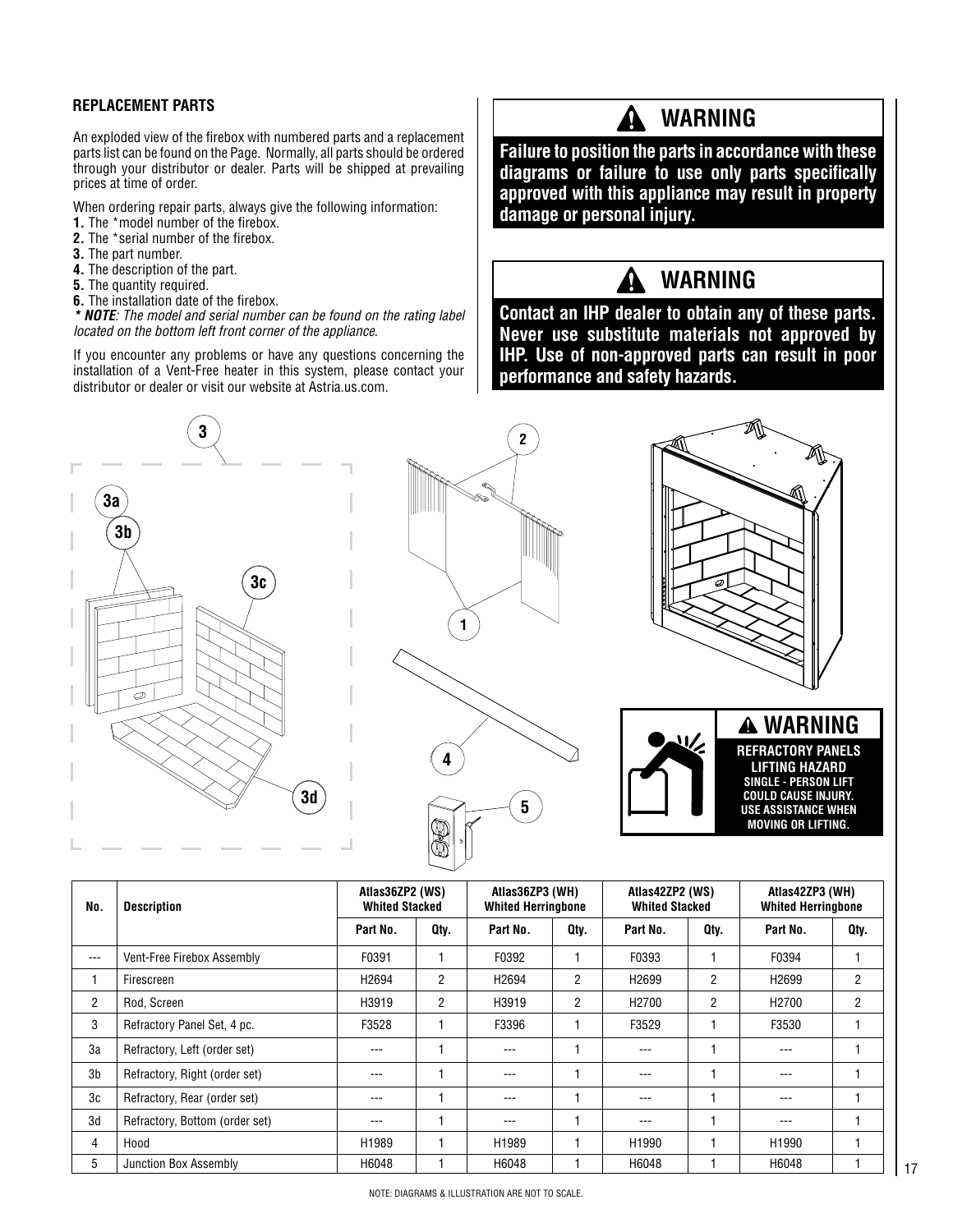|      | <b>NOTES</b> |
|------|--------------|
|      |              |
|      |              |
|      |              |
|      |              |
|      |              |
|      |              |
|      |              |
|      |              |
|      |              |
|      |              |
|      |              |
|      |              |
|      |              |
|      |              |
|      |              |
|      |              |
|      |              |
|      |              |
|      |              |
|      |              |
|      |              |
|      |              |
|      |              |
|      |              |
|      |              |
|      |              |
|      |              |
|      |              |
|      |              |
| 18 l |              |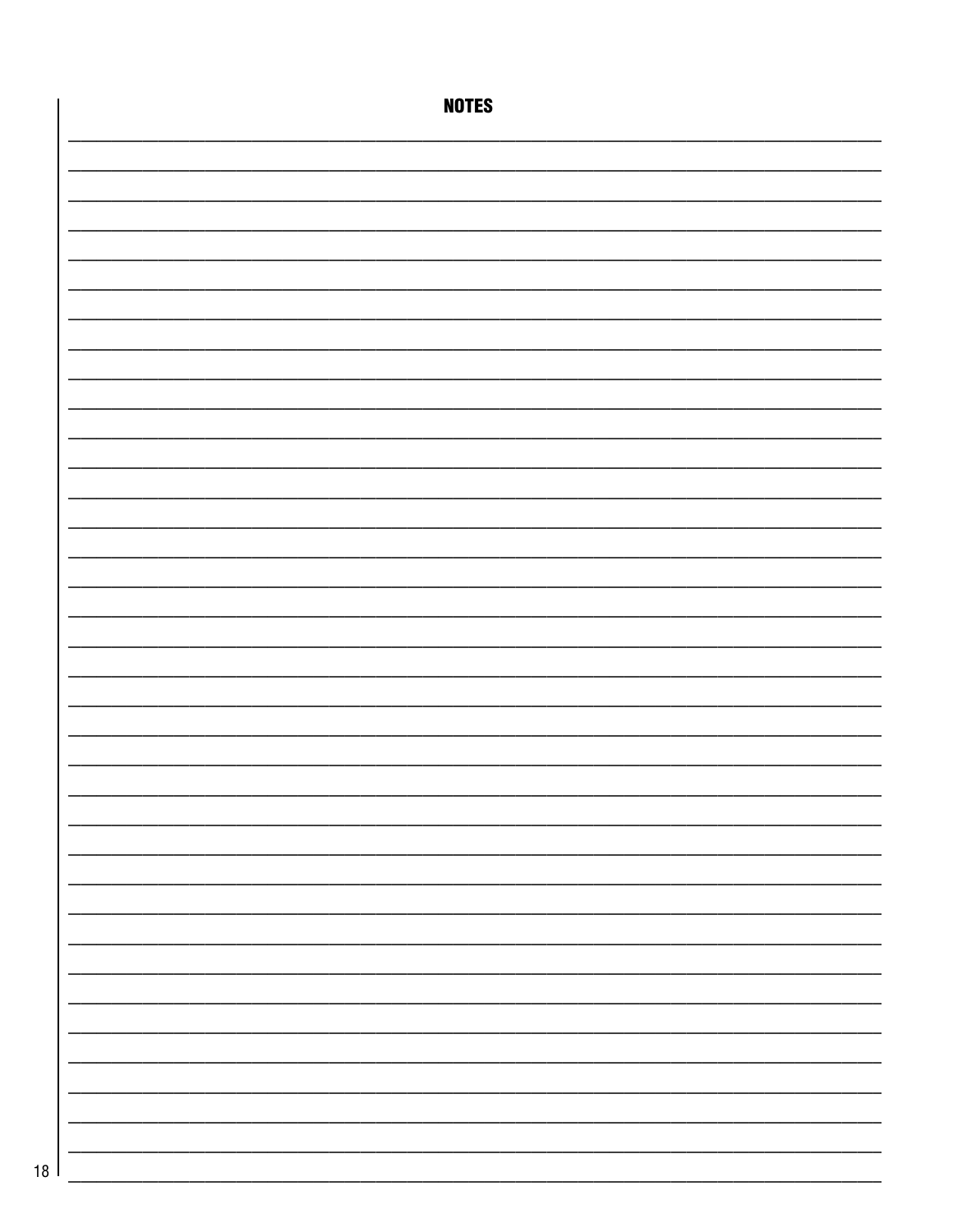### **Innovative Hearth Products Astria® Brand Gas Fireplace Limited Lifetime Warranty**

#### **THE WARRANTY**

Innovative Hearth Products ("IHP") Limited Lifetime Warranty warrants your Astria® brand gas fireplace ("Product") to be free from defects in materials and workmanship at the time of manufacture. The product body, firebox and barrier carry the Limited Lifetime Warranty. Ceramic glass carries the Limited Lifetime Warranty against thermal breakage only. After installation, if covered components manufactured by IHP are found to be defective in materials or workmanship during the Limited Lifetime Warranty period and while the Product remains at the site of the original installation, IHP will, at its option, repair or replace the covered components. If repair or replacement is not commercially practical, IHP will, at its option, refund the purchase price or wholesale price of the IHP product, whichever is applicable. IHP will also pay IHP prevailing labor rates, as determined in its sole discretion, incurred in repairing or replacing such components for up to five years. THERE ARE EXCLUSIONS AND LIMITATIONS to this Limited Lifetime Warranty as described herein.

#### **COVERAGE COMMENCEMENT DATE**

Warranty coverage begins on the date of purchase. In the case of new home construction, warranty coverage begins on the date of first occupancy of the dwelling or six months after the sale of the Product by an independent IHP dealer/distributor, whichever occurs earlier. The warranty shall commence no later than 24 months following the date of product shipment from IHP, regardless of the installation or occupancy date.

#### **EXCLUSIONS AND LIMITATIONS**

This Limited Lifetime Warranty applies only if the Product is installed in the United States or Canada and only if operated and maintained in accordance with the printed instructions accompanying the Product and in compliance with all applicable installation and building codes and good trade practices.

This warranty is non-transferable and extends to the original owner only. The Product must be purchased through a listed supplier of IHP and proof of purchase must be provided. The product body, firebox and barrier carry the Limited Lifetime Warranty from the date of installation. Vent components, trim components and paint are excluded from this Limited Lifetime Warranty. The following do not carry the Limited Lifetime Warranty but are warranted as follows:

- **Burner** Repair or replacement for five years from the date of installation
- **Gas components & electrical components** Repair or replacement for one year from the date of installation
- **Gaskets** Repair or replacement for one year from the date of installation
- **Gold & nickel plating** Replacement for two years from date of installation. Excludes tarnishing
- **Labor coverage** Prevailing IHP labor rates apply for the warranty period of the component
- **Light bulbs & batteries** Replacement for 90 days from the date of installation
- **Logs** Replacement for five years from the date of installation against thermal breakage only **Optional blowers & remote controls** – Repair or replacement for one year from the date of installation
- 
- **Optional glass doors & optional glass accessories**  Repair or replacement for 90 days from the date of installation
- **Optional surrounds** Stone/Natural Materials: Replacement for one year against cracking or breakage due to thermal stress. Other Materials: Replacement for one year. Excludes surface and hairline cracks and scratches or slight color changes that do not affect the operation or safety of the unit
- **Tempered Glass** -Replacement for one year from the date of installation

#### **Parts not otherwise listed carry a 90 day warranty from the date of installation.**

#### **Whenever practicable, IHP will provide replacement parts, if available, for a period of 10 years from the last date of manufacture of the Product.**

IHP will not be responsible for: (a) damages caused by normal wear and tear, accident, riot, fire, flood or acts of God; (b) damages caused by abuse, negligence, misuse, or unauthorized alteration or repair of the Product affecting its stability or performance (The Product must be subjected to normal use. The Product is designed to burn either natural or propane gas only. Burning conventional fuels such as wood, coal or any other solid fuel will cause damage to the Product, will produce excessive temperatures and could result in a fire hazard.); (c) damages caused by failing to provide proper maintenance and service in accordance with the instructions provided with the Product; (d) damages, repairs or inefficiency resulting from faulty installation or application of the Product.

IHP is not responsible for inadequate fireplace system draft caused by air conditioning and heating systems, mechanical ventilation systems, or general construction conditions which may generate negative pressure in the room in which the appliance is installed. Additionally IHP assumes no responsibility for drafting conditions caused by venting configurations, adjoining trees or buildings, adverse wind conditions or unusual environmental factors and conditions that affect the operation of the unit.

This Limited Lifetime Warranty covers only parts and labor as provided herein. In no case shall IHP be responsible for materials, components or construction, which are not manufactured or supplied by IHP or for the labor necessary to install, repair or remove such materials, components or construction. Additional utility bills incurred due to any malfunction or defect in equipment are not covered by this warranty. All replacement or repair components will be shipped F.O.B. from the nearest stocking IHP factory.

#### **LIMITATION ON LIABILITY**

It is expressly agreed and understood that IHP's sole obligation and the purchaser's exclusive remedy under this warranty, under any other warranty, expressed or implied, or in contract, tort or otherwise, shall be limited to replacement, repair, or refund, as specified herein.

In no event shall IHP be liable for any incidental or consequential damages caused by defects in the Product, whether such damage occurs or is discovered before or after repair or replacement, and whether such damage is caused by IHP's negligence. IHP has not made and does not make any representation or warranty of fitness for a particular use or purpose, and there is no implied condition of fitness for a particular use or purpose.

IHP makes no expressed warranties except as stated in this Limited Lifetime Warranty. The duration of any implied warranty is limited to the duration of this expressed warranty.

No one is authorized to change this Limited Lifetime Warranty or to create for IHP any other obligation or liability in connection with the Product. Some states and provinces do not allow the exclusion or limitation of incidental or consequential damages, so the above limitations or exclusions may not apply to you. The provisions of this Limited<br>Lifetime Warranty are in addition to and not a mo

#### **INVESTIGATION OF CLAIMS AGAINST WARRANTY**

IHP reserves the right to investigate any and all claims against this Limited Lifetime Warranty and to decide, in its sole discretion, upon the method of settlement.

To receive the benefits and advantages described in this Limited Lifetime Warranty, the appliance must be installed and repaired by a licensed contractor approved by IHP. Contact IHP at the address provided herein to obtain a listing of approved dealers/distributors. **IHP shall in no event be responsible for any warranty work done by a contractor that is not approved without first obtaining IHP's prior written consent.**

#### **HOW TO REGISTER A CLAIM AGAINST WARRANTY**

In order for any claim under this warranty to be valid, you must contact the IHP dealer/distributor from which you purchased the product. If you cannot locate the dealer/ distributor, then you must notify IHP in writing. IHP must be notified of the claimed defect in writing within 90 days of the date of failure. Notices should be directed to the IHP Warranty Department at 1769 East Lawrence Street; Russellville, AL 35654 or visit our website at WWW.ASTRIA.US.COM.

Printed in U.S.A. © 2013 Innovative Hearth Products **P/N 900199-00, Rev. C 02/2018**

#### **Innovative Hearth Products 1769 East Lawrence Street • Russellville, AL 35654**

19